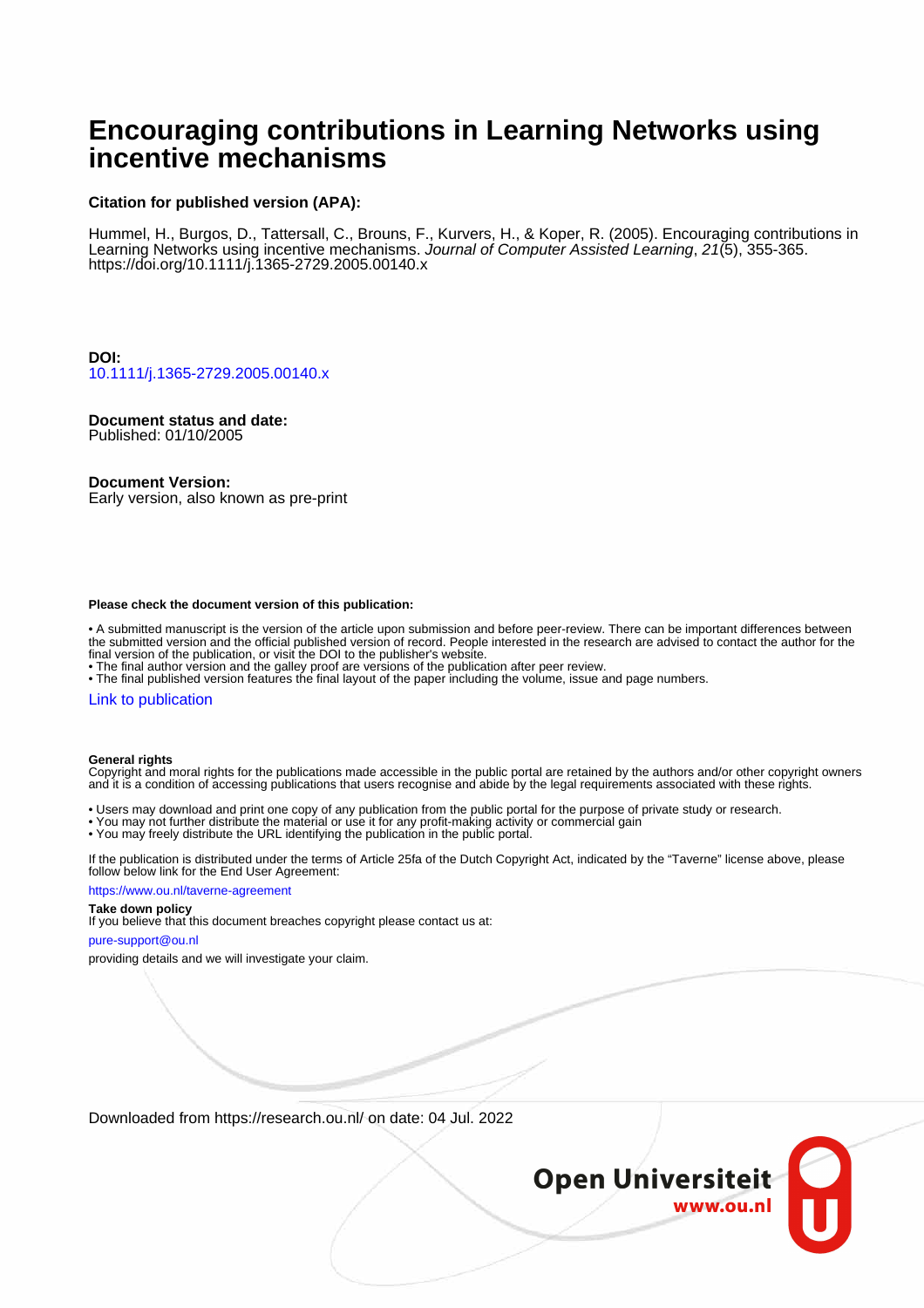### Running head: ENCOURAGING PARTICIPATION

### Encouraging contributions in Learning Networks using incentive mechanisms

Hans G. K. Hummel, Daniel Burgos, Colin Tattersall, Francis Brouns, Hub Kurvers & Rob Koper Open University of the Netherlands

Submitted: April 8, 2005

#### Author note

 Authors thank the management and staff of the Schloss Dagstuhl International Conference and Research Centre for Computer Science for providing a pleasant, stimulating and well-organized environment for the writing of this article. They furthermore thank the community members from all over the world for participating in the Learning Network.

 Correspondence concerning this article should be addressed to Hans Hummel, Educational Technology Expertise Centre, Open University of the Netherlands, Valkenburgerweg 177, 6419 AT Heerlen, The Netherlands, E-mail: hans.hummel@ou.nl, Fax: +31 45 5762 907.

Keywords: Participation, Learning Networks, Incentive Mechanisms, Learning Design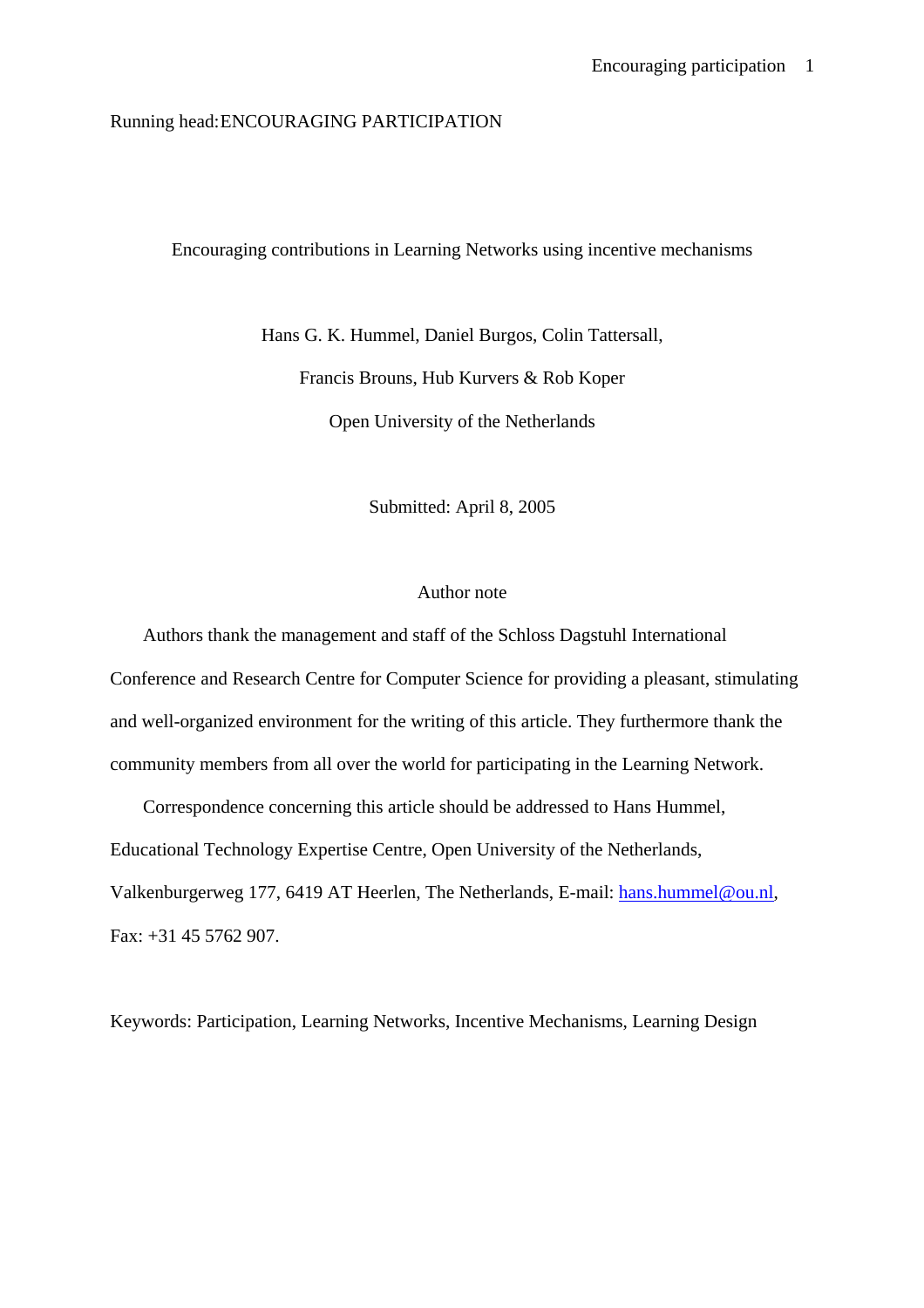## Running head: ENCOURAGING PARTICIPATION

Encouraging contributions in Learning Networks using incentive mechanisms

Submitted: April 8, 2005

Keywords: Participation, Learning Networks, Incentive Mechanisms, Learning Design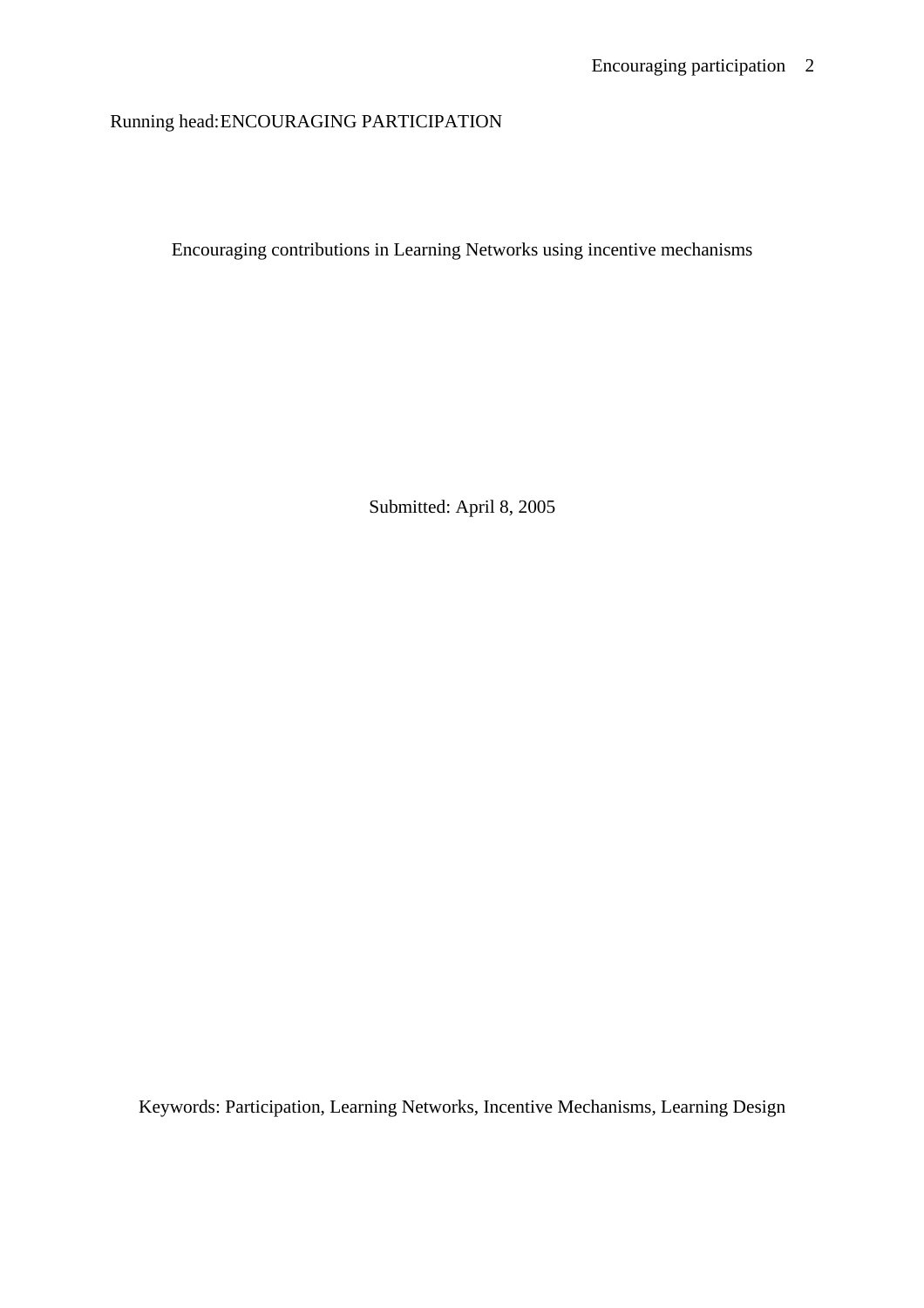#### **Abstract**

We investigate incentive mechanisms to increase active participation in Learning Networks. The Learning Network under study is LN4LD, a Learning Network for the exchange of information about the IMS Learning Design specification. We examine how to encourage learners in LN4LD to contribute their knowledge, and whether *incentive mechanisms* can increase the level of active participation. We describe an incentive mechanism based on constructivist principles and Social Exchange Theory, and experimentation using the mechanism designed to increase the level of active participation. The incentive mechanism allows individual learners to gain personal access to additional information through the accumulation of points earned by making contributions. Repeated measurements according to a simple interrupted time series with removal design show that the level of participation was indeed increased by the introduction of the reward system. It can therefore be considered worthwhile to use incentive mechanisms in Learning Networks.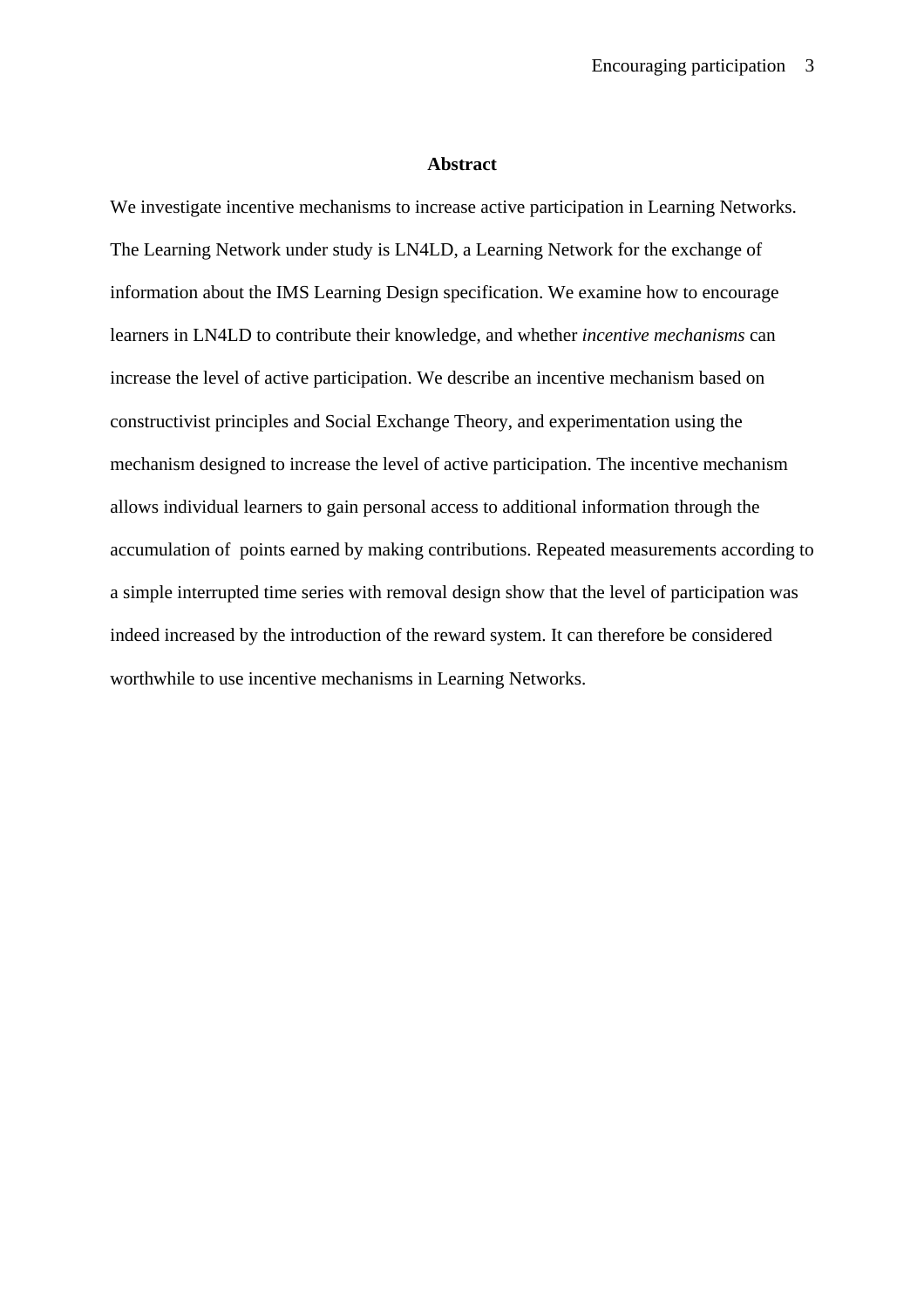#### **Informed participation for community-based learning and design**

Recent research, inspired by constructivist principles, views the quality of the learning process as being improved by the *active participation* of learners, whereby learners move from a passive role as information consumers to a more active one in which contributions are made, reviewed, rated, improved, and so on. Gerhard Fischer of the Center for Lifelong Learning and Design at the University of Colorado in Boulder has, over a number of years, investigated IT-support in helping learners progress from consumers ("couch potatoes") to active participants (see e.g., Fischer, 2001). Fischer and Ostwald (2002) more recently referred to this work as encouraging "informed participation":

"Informed participation is an approach for community-based learning and design in which all participants actively contribute toward the framing and solving of complex and multidisciplinary problems. Informed participants go beyond the information given to explore large problem spaces, learn from their peers, and create new understandings. Informed participation requires social changes as well as new interactive systems that provide the opportunity and resources for social debate and discussion rather than merely delivering pre-digested information to participants."

In addition to improvements in the quality of the learning process, the mutual exchange of information by large numbers of individual learners offers some hope of a solution to the 'teacher bandwidth' problem encountered in online learning (Wiley & Edwards, 2002). We refer to a group of persons who create, share, support and study in a specific knowledge domain as a Learning Network or LN (Koper & Sloep 2003; Koper et al, in press). Inherent in the notion of an LN is the continuous commitment of learners to not only acquire but also actively contribute knowledge. In addition to solving the cold-start problem ('we built it but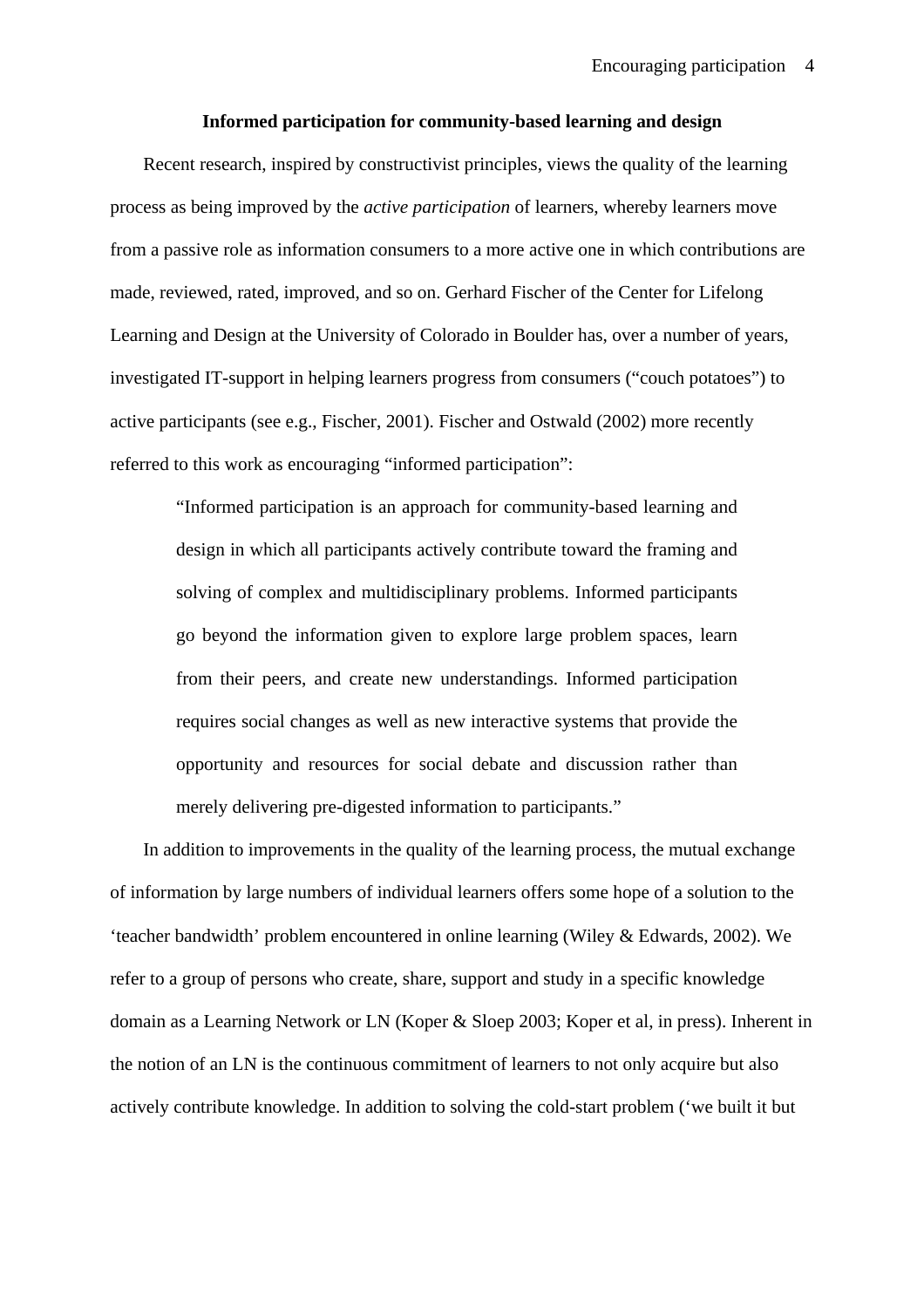no one came'), the problem of too large a majority coming but just 'lurking' needs to be tackled in Learning Networks (e.g., Nonnecke & Preece, 2001).

The factors and incentive mechanisms that motivate people to codify and share knowledge for the benefit of others have been identified as a priority area for individual companies (Smith & Farquhar, 2000). They represent the most commonly discussed topic amongst practitioners and academics at conferences on knowledge management (Prusak, 1999). To some, the encouragement of employees to contribute knowledge is even more important than the more technical (interoperability) issues related to its capture, storage and dissemination (e.g., Boisot & Griffiths, 1999).

Can we assume that simply by providing the right infrastructure Learning Networks will emerge or should we look to stimulate this process in some way? What might then motivate an individual to participate actively in a Learning Network, to respond to others' questions, to contribute content, complete activities, carry out assessments? This study investigates a Learning Network concerning the IMS Learning Design (LD, 2003) specification, known as LN4LD, designed to encourage learners to contribute their knowledge. In particular we investigate whether *incentive mechanisms* increase the level of active participation in Learning Networks. Before we turn to our method and the results of our experimentation, we first discuss a theoretical framework that motivates the design of incentive mechanisms to increase contribution and decrease lurking.

### **Social Exchange Theory**

Social Exchange Theory provides a theoretical framework with guidelines to increase active contribution and decrease lurking. This theory (e.g., Thibaut & Kelly, 1959; Constant et al., 1994), derived from economics' rational choice theory, suggests that there is a relationship between a person's effect (satisfaction with a relationship, i.e. LN) and his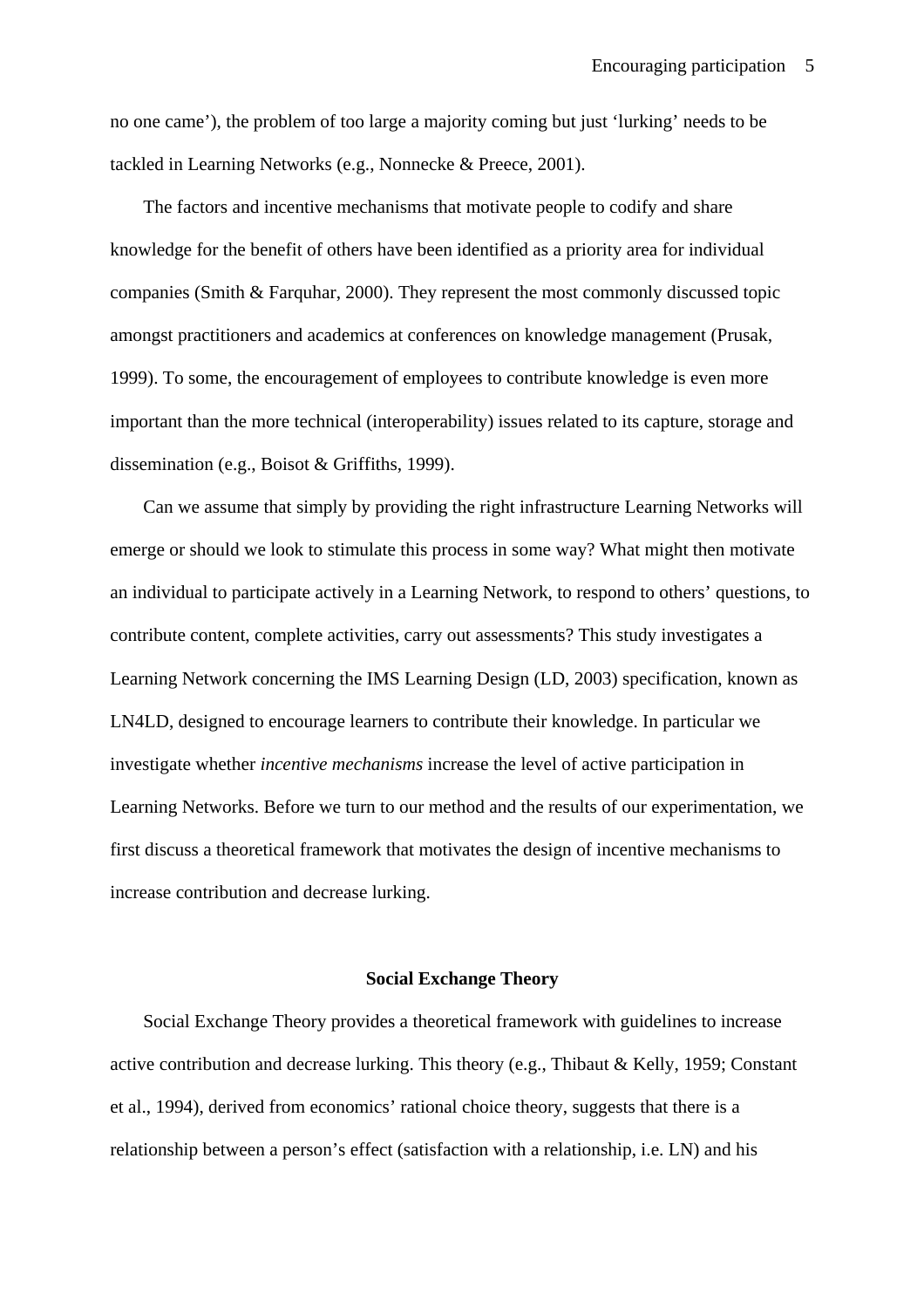commitment to that relationship, i.e. his willingness to contribute knowledge to the LN. Social Exchange Theory argues that individuals evaluate alternative courses of action so that they get best value at lowest cost from any transaction completed.

The social exchange literature (e.g., Davenport & Prusak, 1998; Tiwana, & Bush, 2000; Butler et al, 2002; Lui, Lang & Kwok, 2002; Vassileva, 2002; Obreiter & Nimis, 2003) suggests four main incentive mechanisms to motivate and encourage community members (in our case, learners) to participate: (1) *personal access*, or anticipated reciprocity: learner has a pre-existing expectation that he will receive actionable and useful (extra) information in return; (2) *personal reputation*: learner feels he can improve his visibility and influence to others in the network, e.g. leading to more work or status in the future; (3) *social altruism*: learner perceives the efficacy of the LN in sharing knowledge as a 'public good', especially when contributions are seen as important, relevant, and related to outcomes; (4) *tangible rewards*: learners negotiate to get some kind of more tangible asset (financial reward, bond, book, etc) in return. Other distinctions have been made between: individual (access, reputation, reward) versus interpersonal factors (altruism) (Deci, 1975; Deci & Ryan, 1985); hard (e.g., access, money) versus soft (e.g., satisfaction, altruism) rewards (Hall, 2001); quantitative versus qualitative gain, intrinsic versus extrinsic factors, and others.

Researchers warn against the backlash of introducing tangible rewards as incentive mechanisms, since they might destroy the 'public good' thought (e.g., McLure Wasko & Faraj, 2000). A public good is a commodity that can be provided only if group members contribute something towards its provision; however all members may use it (Komorita & Parks, 1995). Greater self-interest reduces knowledge sharing (Constant et al., 1994) and people are less likely to use collaborative technologies to share information perceived to be owned by an organization (Jarvenpaa & Staples, 2000). Introducing tangible rewards in return for the provision of public goods promotes self-interested behaviour, reduces intrinsic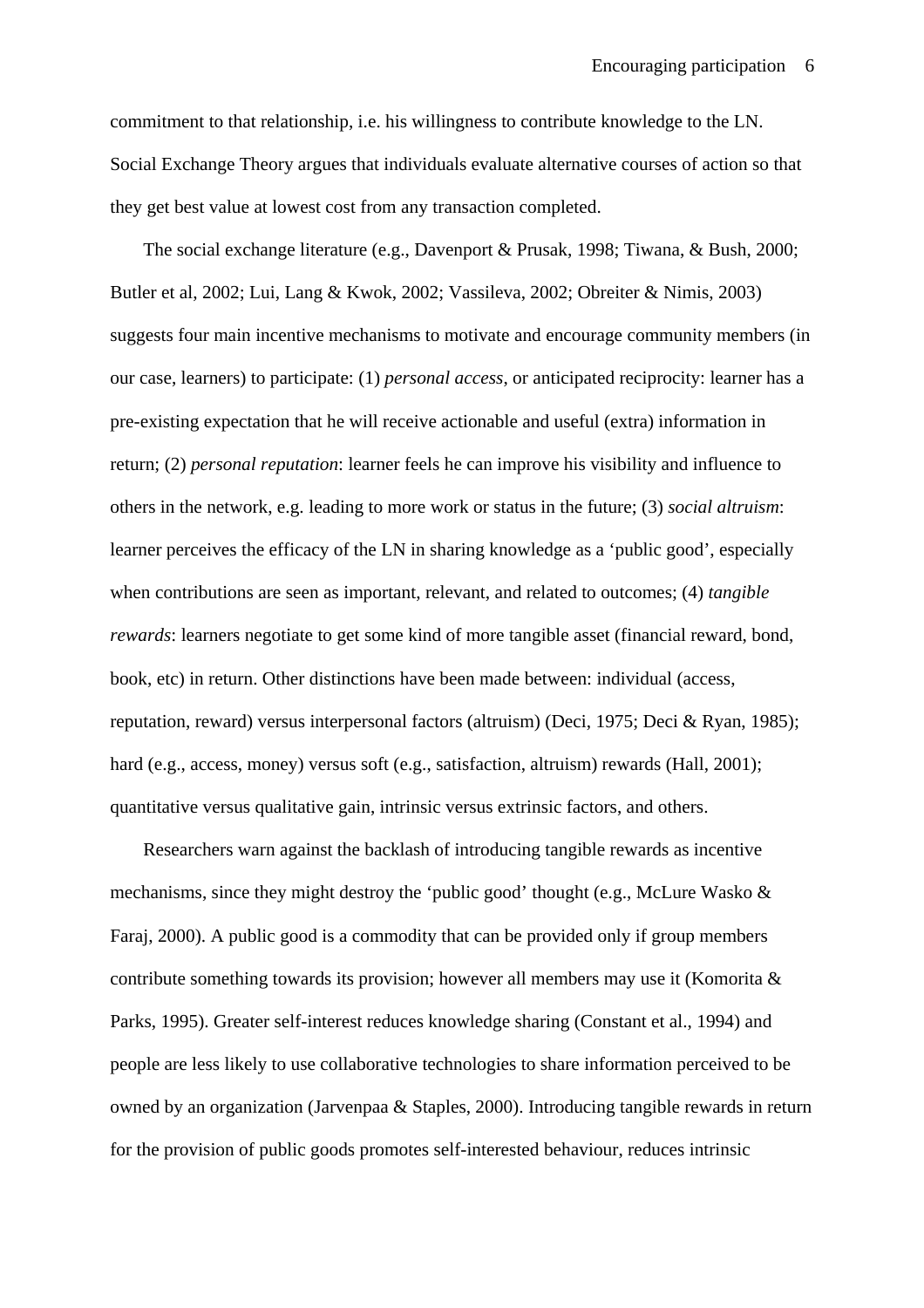motivation, and destroys the public good. The danger is that individuals may appear to be contributing something, but what is not contributed is more significant. This would appear to be more significant when tangible reward mechanisms are in operation (Leonard & Sensiper, 1998; Von Krogh, 1998). When knowledge is considered a public good, knowledge exchange is motivated by moral obligation and community interest (altruism) rather than by narrow self-interest (access, reputation, rewards).

In each of the above cases, incentive mechanisms for knowledge sharing should match the spirit of what has to be achieved (Sawyer et al., 2000). If this is finding and exchanging information about LD, research suggests that incentives to gain extra personal access to more information about LD can be expected to render best results.

#### **Method**

In order to investigate whether incentive mechanisms increase levels of active participation in Learning Networks, a pilot study was carried out in the authentic context of the EC-funded UNFOLD project (see http://www.unfold-project.net). UNFOLD aims to bridge information gaps for those interested in understanding, using and implementing the LD specification. The specification was approved in early 2003 and it has taken some time to develop tools and players; UNFOLD aims to accelerate this process.

An initial pilot had been carried out with about twenty colleagues from our own research laboratory using Groove to exchange information on a variety of topics related to LN (Koper et al, in press). LN4LD can thus be considered a second pilot, aiming to validate parts the architectural model depicted in Figure 1 with larger numbers of learners.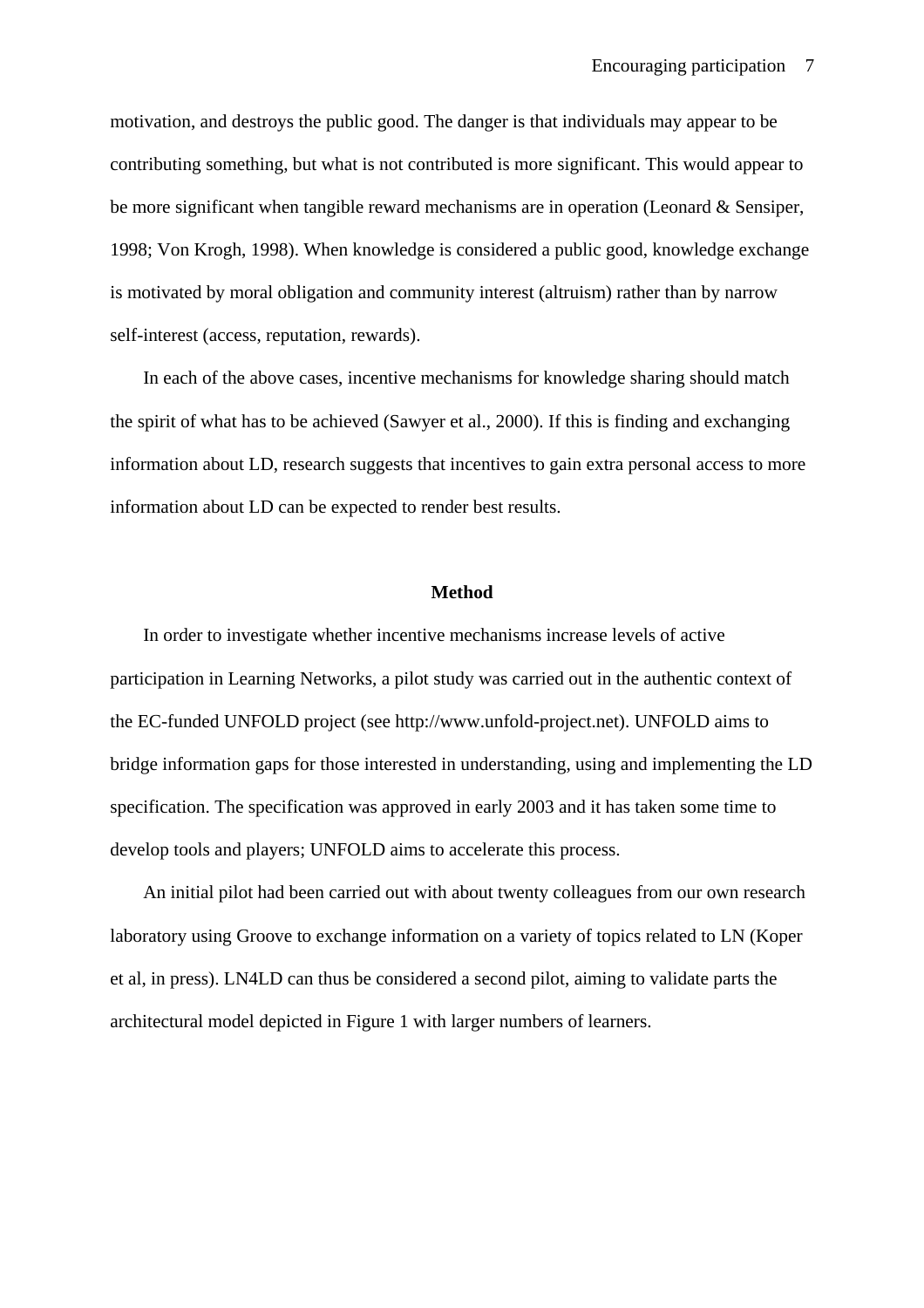

*Figure 1*. Part of the architectural model for LN (UML-class diagram)

First experiences when setting up this Learning Network before the period of experimentation described in this paper have been reported by Hummel et al. (in press). This second and subsequent pilots are now being set up to collect and compare data on LN dynamics in a more effective and (experimentally) controlled way.

The architectural infrastructure for LN4LD was created with two aims: a. to ensure that the general architectural model could be implemented; and b. to examine whether the resulting LN met requirements for the exchange of information (Müller, Spiliopoulou & Lenz, 2001; Koper et al , 2004). According to the architecture, three layers of implementation are required: a general portal giving access to various LNs; an LN giving access to several socalled Activity Nodes, or ANs, which may contain any information that leads to learning (e.g., a course, a resource, an online chat, a quiz); and a layer containing the actual ANs. The portal and LN layer were implemented using the Plone platform (Limi, 2005); the AN layer was implemented using Moodle (Dougiamas, 2004), and contained specific courses for those interested in LD as learning designers. See figure 2 for a graphical illustration of this set-up. This study examined participation within the AN layer, modelled in Moodle.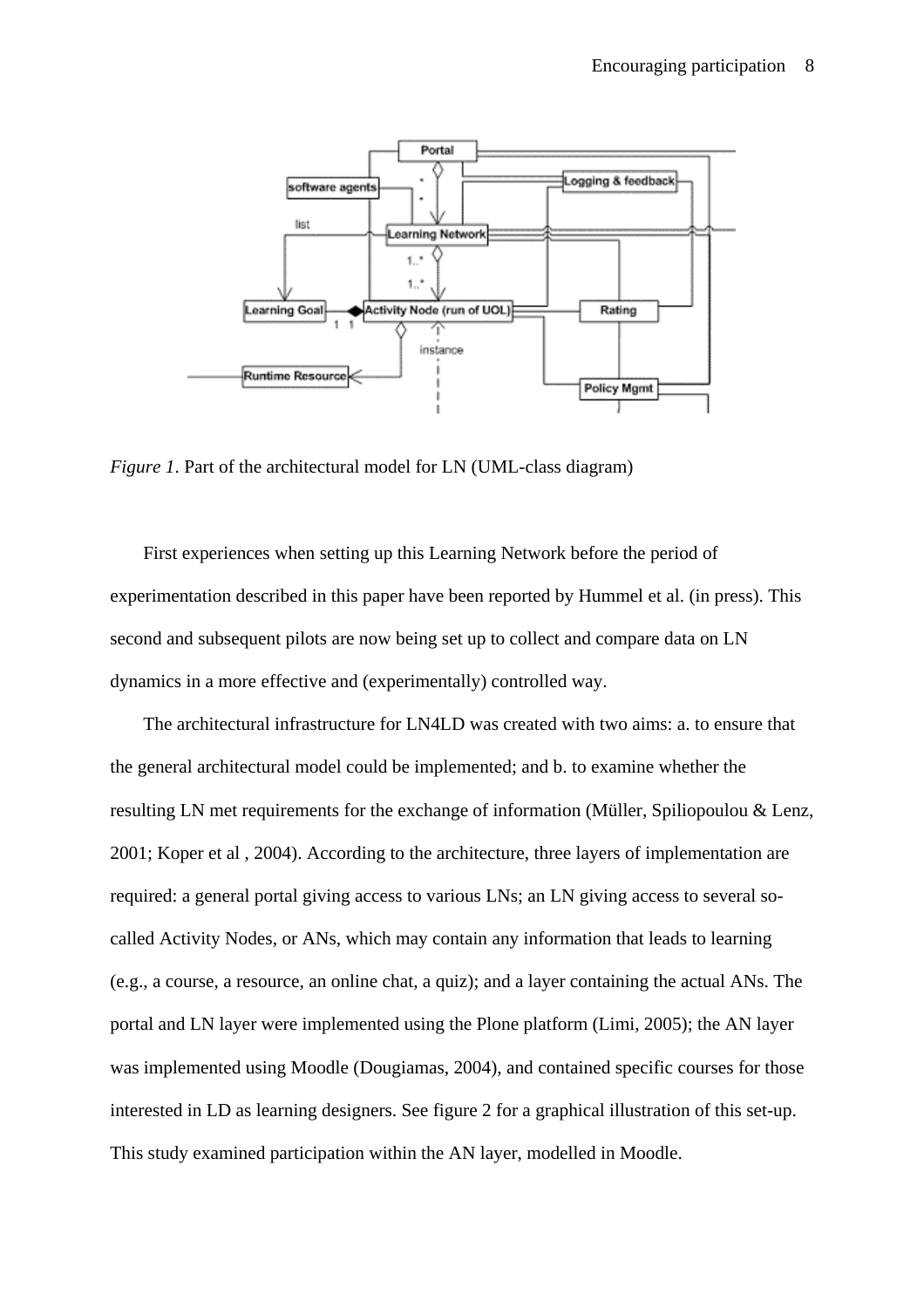

*Figure 2*. General set-up of the UNFOLD Communities of Practice

### *Participants*

 The sample used for this study consisted of 125 individuals who enrolled and accessed the Learning Network during the experimental period. Seventeen countries were represented as the origin of participants. A large portion came from countries represented by UNFOLD Project Partners: The Netherlands, United Kingdom and Spain. Other significant groups came from elsewhere in Europe and North America.

#### *Learning material*

 We 'seeded' the Learning Network with an initial set of five ANs about the LD specification (for the concept of 'courses as seeds' see De Paula, Fisher, & Ostwald, 2001; De Paula, 2003). All ANs provide assignments, resources and a forum around a more specific LD-related topic. The titles for these topics were 'Getting started with the IMS LD specification', 'Understanding basics of IMS Learning Design', 'How to modify Units of Learning', 'Experience running Units of Learning', and 'IMS Learning Design and Metadat'.

 Access to another AN, called 'Running examples of Units of Learning' was restricted as a reward for participants passing a certain threshold during experimentation. This AN offered concrete instructions to see actual Units of Learning, modelled in LD, in action. The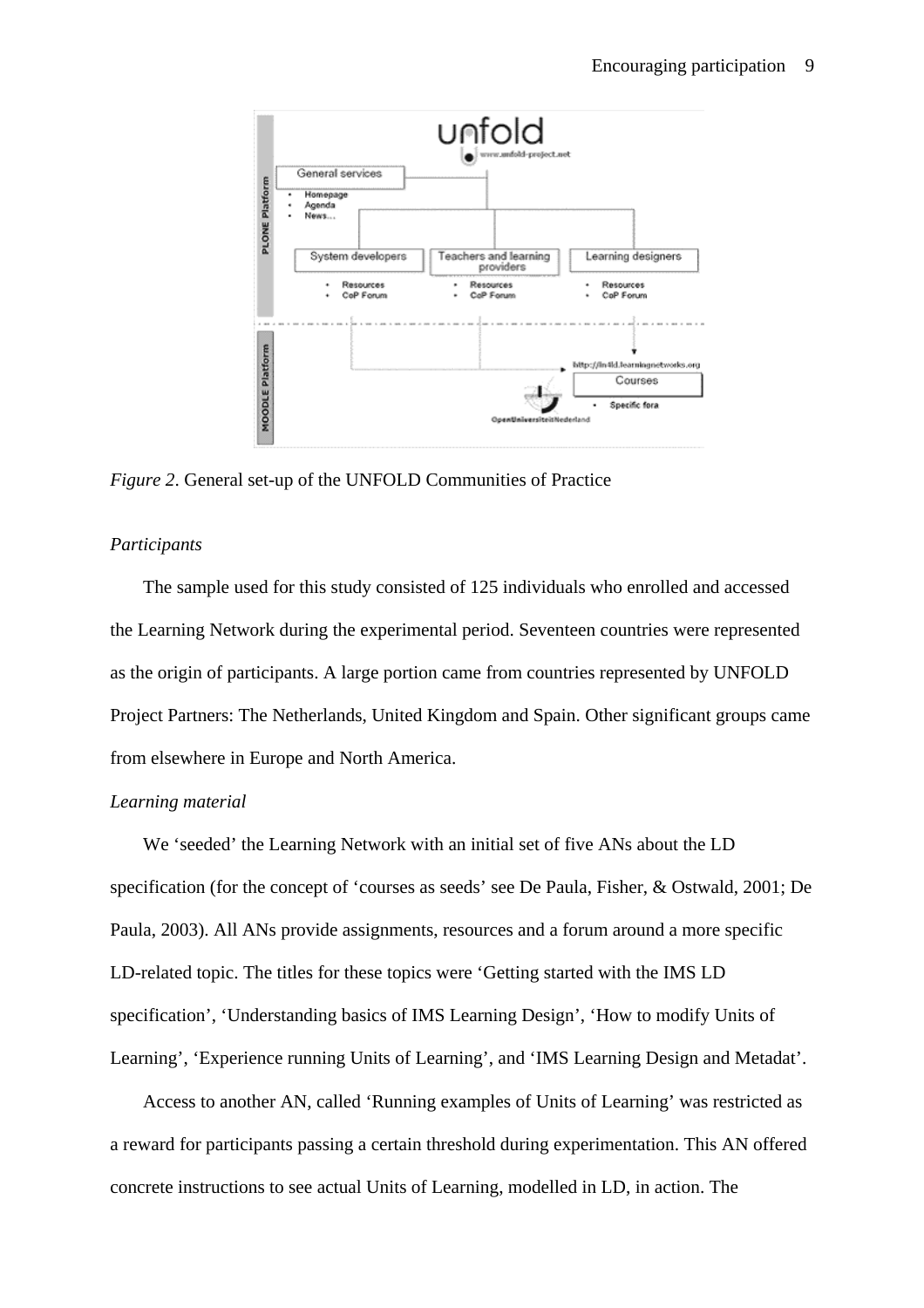CopperCore engine (Vogten & Martens, 2004), which allows the examples to be played, had just been released shortly before experimentation, and this preview was not yet available to others in the community. We therefore considered extra access to this restricted AN to be a real incentive for those eagerly awaiting to see LD in action. All examples contained a content package (CP, 2003) to be run with CopperCore and instructions for instantiating the run of the course, together with complementary explanations of the Unit of Learning in writing or as a visual presentation. Most examples contained a detailed description of the narrative of the learning design and a step-by-step walkthrough with explanatory screenshots. The titles for the five Units of Learning were 'Hello World', 'Simple Learning Activity', 'Candidas: The great Unknown', 'Learning activities with conditions' and 'What is greatness?'. *Experimental design and procedure* 

A simple interrupted time series with removal design (see e.g., Robson, 2003) was applied with (active and passive) participation as the independent variable. Although the main research aim of this experiment was to measure the hypothesized increase in active participation, we also monitored data on passive participation. Both types of participation contribute to the collective behaviour of the Learning Network, and were considered worthwhile to be studied.

Participants ( $n = 125$ ) were informed before experimentation that LN4LD would be used for experimental purposes in addition to its educative role. Upon introduction of the incentive mechanism, the participants received further instructions on the use and benefits of the incentive mechanism. In line with the use of a simple interrupted time series design with removal, the experimental period consisted of three equal periods, in our case with a duration of 4 weeks each: the first time interval served for a baseline measurement (period A), the second time interval was intended to measure the effects of introducing the incentive mechanism (period B), and the third interval was intended to measure the sustainability of the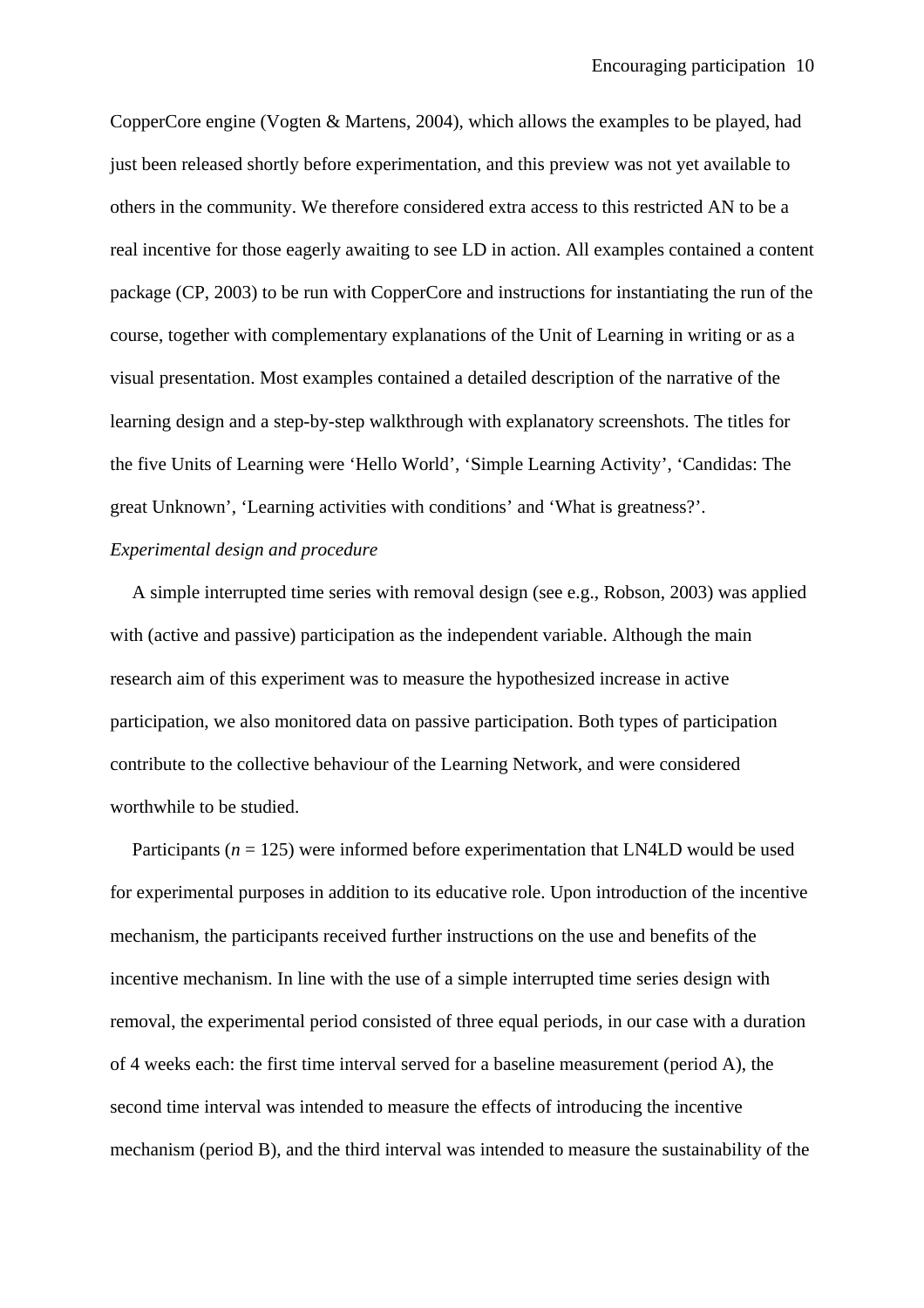effects after removing the mechanism (period C). Data on both active and passive participation (page views) were logged during the experiment. However, the focus of this study was on increasing the level of *active* participation by introducing an incentive.

 The mechanism allowed participants to earn points for contributions, with the reward scheme including both quantitative and qualitative components. On the quantitative side, points could be earned for (A) forum postings (20 points for each, labelled 'pontsforpost'); (B) replying to posts (10 points for each, labelled 'pointsforreply'); and (C) rating of posts (3 points for each, labelled 'pointsforrate'). With respect to the quality of postings, contributors received additional points: (D) each time their contribution prompted a reply (5 points for each reply to a post, labelled 'pointsforreplyrec'); and (E) each time the originator's posting was rated (3 points \* rating value, labelled 'pointsforraterec'), whereby the ratings ranged from 1 (very poor) to 5 (very good). At the start of the intervention period, participants were informed about the mechanism and the five parameters (A to E). They were told that the total amount of points earned on all five parameters needed to exceed a threshold limit of 33 points to obtain the reward, i.e. in order to gain personal extra access to the restricted Moodle course containing the running examples of Units of Learning. The threshold was kept low deliberately; with just one post, one reply and one rating the extra access would already be granted. The amount of points earned by each participant was made visible through an extra module in Moodle. Administrators could see the points earned by every participant on every parameter; participants could just see their overall amount of points.

#### **Results**

Repeated measures ANOVA was applied on the total amount of points for active participation, using time of measurement (period A: before intervention; period B: during intervention; and period C: after intervention) as a within-subjects factor and type of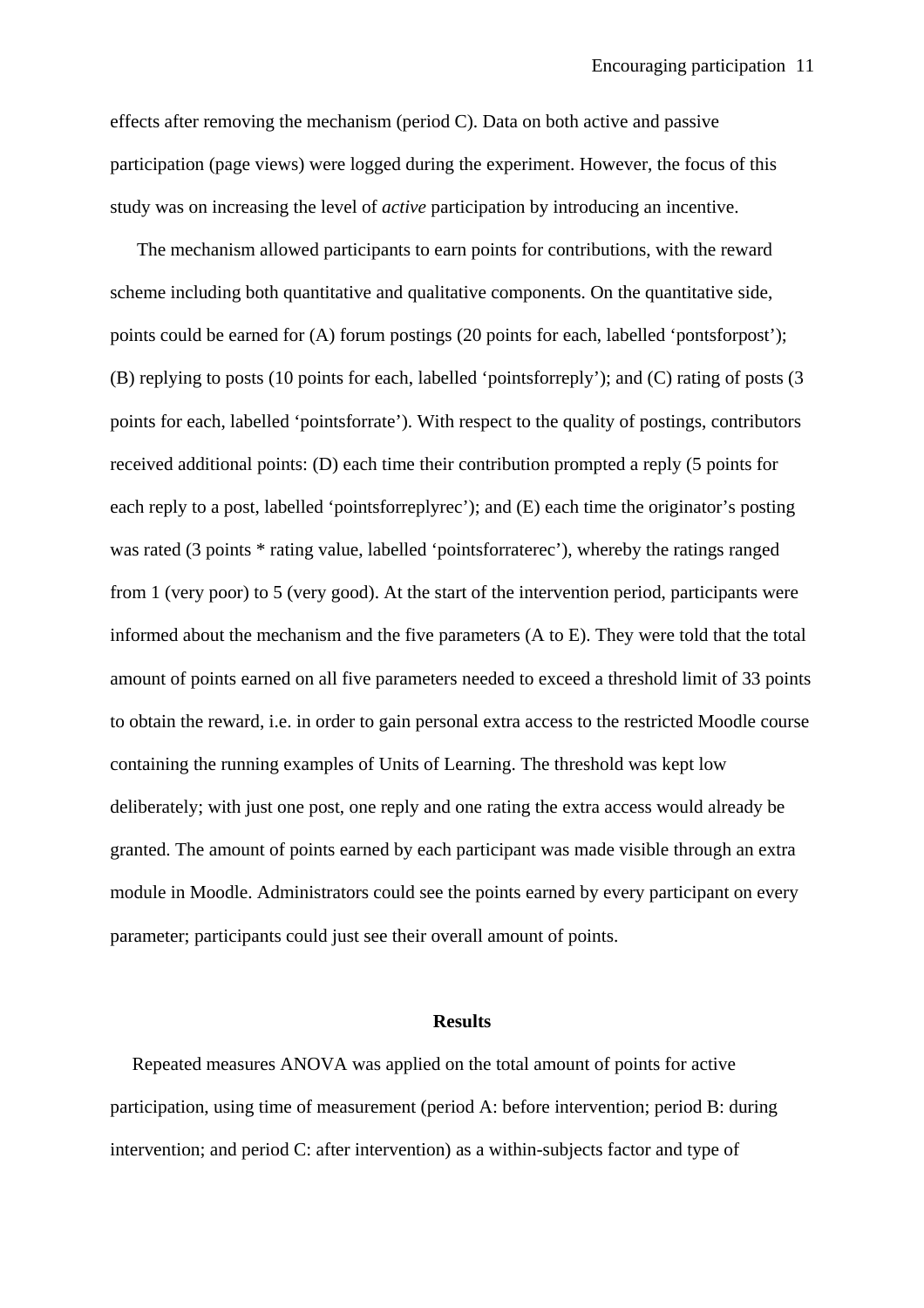participation (either 'those who did not score' or 'those who did score') as a between-subjects factor. The partial-eta-squared statistic was used as an effect size index where values of .01, .06, and .14 correspond to small, medium, and large values, respectively (Cohen, 1988). Additionally, we applied paired t-tests for comparisons between periods A and B, and between periods B and C (both one-tailed). Furthermore, some basic descriptive statistics and various graphs were distilled on the five parameters (indicators of active participation), and on the amount of page views (indicator of passive participation), to provide information on participation during experimentation.

#### *Active participation*

First of all, we should note that from the total population  $(n = 125)$  only a relatively small group of participants ( $n = 17$ ) actually scored any points at all (i.e., earned points for making contributions) during experimentation. This percentage of 13.6 % is relatively small, and even smaller than average percentages of around 25% reported for most asynchronous groups (e.g., Nonnecke & Preece, 2001). Of the 17 participants who earned at least one point, 12 earned enough points to pass the threshold and gain access to the reward. Data on active participation are consequently heavily skewed and the averages low; we therefore will report these data by making a distinction between all participants and the active participants only. We start by presenting some descriptive data, before discussing the statistical differences over time.

 The peak of active participation was logged during the first day of period B, immediately following the introduction of the incentive mechanism and we also note here that more active participation was recorded during period C than period A. A total of 824 points for active participation were logged during experimentation, leading to an average of 6.6 points per participant ( $n = 125$ ). Tables 1A and 1B present the totals and averages for each period on each parameter of active participation, for all participants ( $n = 125$ ) and for those who were active (i.e. scored at least one point,  $n = 17$ ).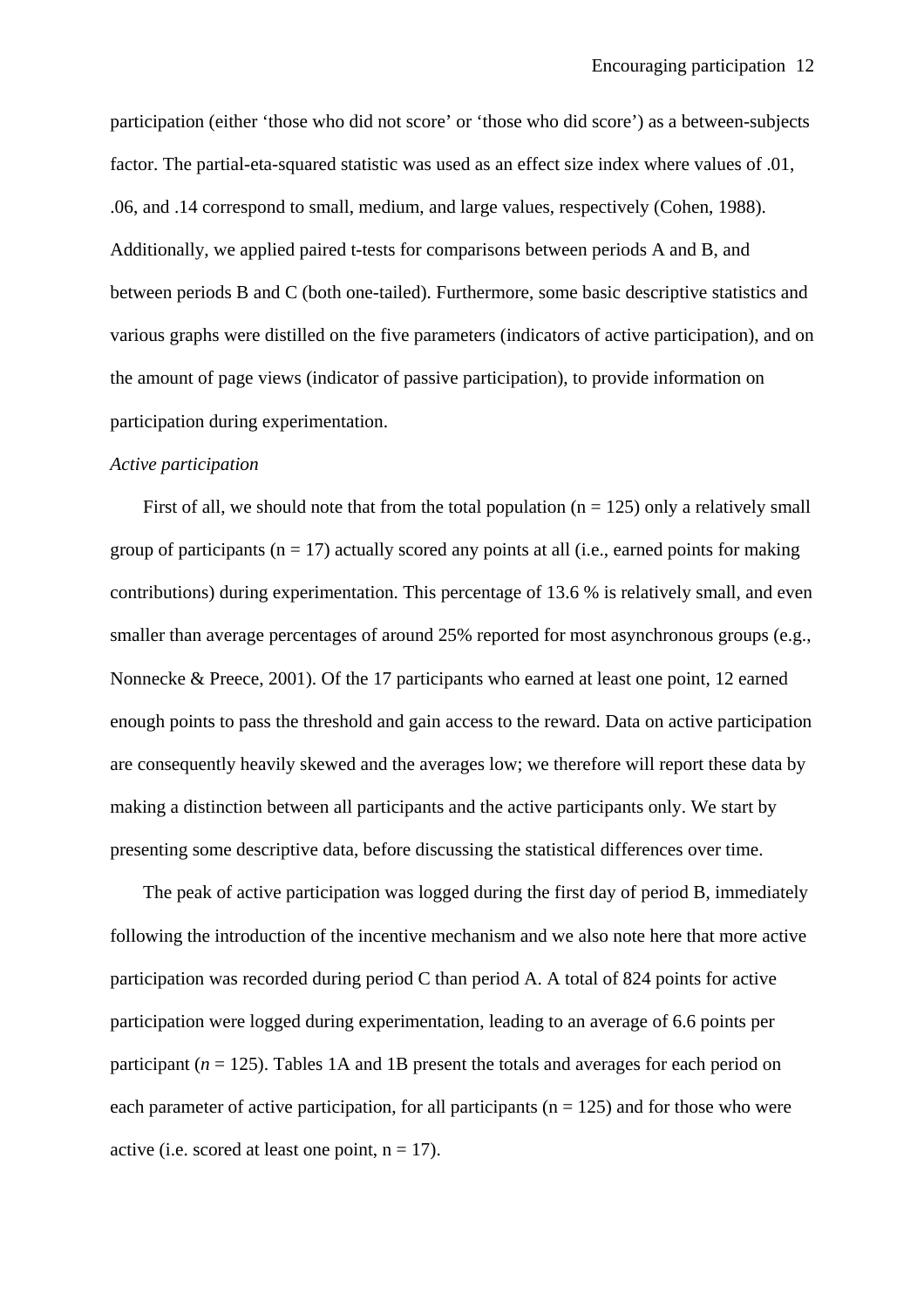| Points   | Total  | Points  | Points   | Points  | Points      | Points     |  |
|----------|--------|---------|----------|---------|-------------|------------|--|
| X        |        |         |          |         |             |            |  |
| Period   | points | forpost | forreply | Forrate | forreplyrec | forraterec |  |
|          |        |         |          |         |             |            |  |
|          |        |         |          |         |             |            |  |
| A. All   | 117    | 60      | 20       | 3       | 10          | 24         |  |
| B. All   | 566    | 220     | 120      | 42      | 100         | 84         |  |
| C. All   | 141    | 40      | 30       | 12      | 35          | 24         |  |
| A-C. All | 824    | 320     | 170      | 57      | 145         | 132        |  |

Table 1A. *Total active participation points for each period and for each parameter,* 

*for all participants (n=125)* 

| Averages         |       | Avg. Total  |             | Avg. Points |                      |                  | Avg. Points Avg. Points |           |      | Avg. Points | Avg. Points |      |
|------------------|-------|-------------|-------------|-------------|----------------------|------------------|-------------------------|-----------|------|-------------|-------------|------|
| X                |       | points      |             | forpost     | forreply             |                  | Forrate                 |           |      | forreplyrec | forraterec  |      |
| Period           | M     | <b>SD</b>   | M           | SD          | M                    | SD               | $\boldsymbol{M}$        | <b>SD</b> | M    | SD          | M           | SD.  |
| A. All           | .94   | 5.92        | .48         | 3.07        | .16                  | 1.80             | .02                     | .27       | .08  | .63         | .19         | 1.31 |
| A. Active        | 6.88  | 15.10       | 3.53        |             | 7.86 1.18 4.85       |                  | .18                     | .73       | .59  |             | 1.66 1.41   | 3.37 |
| B. All           | 4.53  | 16.27       | 1.76        | 6.73        |                      | $.96$ 4.10       | .34                     | 2.02      | .80  | 3.61        | .67         | 3.38 |
| <b>B.</b> Active | 33.29 |             | 32.16 12.94 |             | 14.04 7.06 9.20 2.47 |                  |                         | 5.11      | 5.88 |             | 8.34 4.94   | 8.14 |
| C. All           | 1.13  | 9.50        | .32         | 3.58        |                      | $.24 \quad 2.00$ | $.10\,$                 | 1.07      | .28  | 2.72        | .19         | 1.46 |
| C. Active        | 8.29  | 25.22       | 2.35        | 9.70        |                      | 1.76 5.29        | .71                     | 2.91      | 2.06 | 7.30        | 1.41        | 3.84 |
| A-C. All         | 6.60  | 11.49       | 2.56        | 4.77        |                      | 1.36 2.84        | .46                     | 1.33      | 1.16 | 2.65        | 1.06 2.26   |      |
| A-C. Active      | 48.47 | 31.86 18.82 |             | 13.17       | 10.0                 | 10.0             | 3.35                    | 5.50      | 8.53 | 9.64        | 7.76        | 9.00 |

Table 1B. *Average active participation points, expressed as averaged totals for each period and on each parameter, both for all participants (All; n=125) and for the group of active participants (Active; n=17)*

 Table 1A shows that most active participation points were earned by making postings to forums (320 points in total, with 220 of these being in period B). Over time, the total amount of active participation points was divided as follows: 117 points in period A, 566 points in period B, and 141 points in period C. Table 1B shows that the average total points for active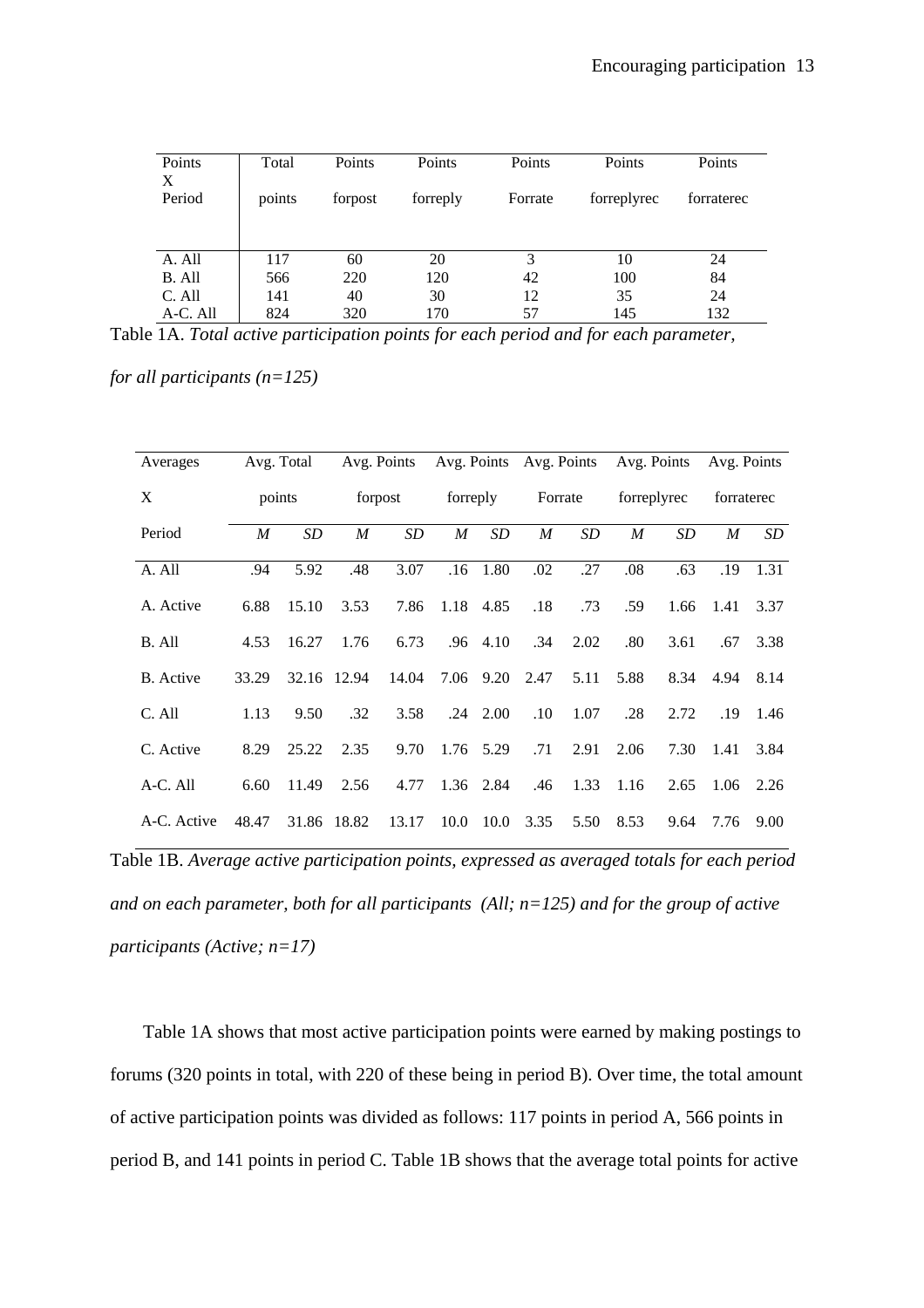participation earned by active participants ( $n = 17$ ) is 48.47 and by all participants ( $n = 125$ ) it is 6.6. Visual inspection of the descriptive data clearly points to a substantial increase during period B, the period the incentive mechanism was in operation. Additionally, Table 2 reveals that, of the group of 17 active participants, 7 participants (grey cells) reached the threshold during period B, and were granted access to the 'reward'; two participants had already earned sufficient points prior to the introduction of the incentive mechanism, and three participants earned enough points in period C.

| <b>USERID</b> | <b>TOTAL POINTS PER PERIOD</b> |          |                   |  |  |  |  |  |
|---------------|--------------------------------|----------|-------------------|--|--|--|--|--|
|               | A                              | B        | $\mathsf{C}$      |  |  |  |  |  |
| 28            | 37                             | 3        | 0                 |  |  |  |  |  |
| 30            | 31                             | 0        | 3                 |  |  |  |  |  |
| 32            | 46                             | 15       | 0                 |  |  |  |  |  |
| 33            | 0                              | 47       | 30                |  |  |  |  |  |
| 35            | 0                              | 31       | 6                 |  |  |  |  |  |
| 48            | 0                              | 3        | 0                 |  |  |  |  |  |
| 54            | 0                              | 62       | 0                 |  |  |  |  |  |
| 55            | 0                              | 100      | 0                 |  |  |  |  |  |
| 69            | 0                              | 75       | 0                 |  |  |  |  |  |
| 72            | 0                              | 79       | 0                 |  |  |  |  |  |
| 150           | 3                              | $\theta$ | 0                 |  |  |  |  |  |
| 160           | 0                              | 15       | 0                 |  |  |  |  |  |
| 175           | 0                              | 61       | 0                 |  |  |  |  |  |
| 180           | 0                              | $\theta$ | 102               |  |  |  |  |  |
| 186           | 0                              | 10       | 0                 |  |  |  |  |  |
| 195           | 0                              | 25       | $\mathbf{\Omega}$ |  |  |  |  |  |
| 202           | 0                              | 40       | 0                 |  |  |  |  |  |

Table 2. *Active users (n = 17) who scored and users (grey) who reached the threshold* 

 Figures 3, 4 and 5 provide graphical information about the distribution of active participation points over the five parameters, and over the three periods of experimentation, respectively.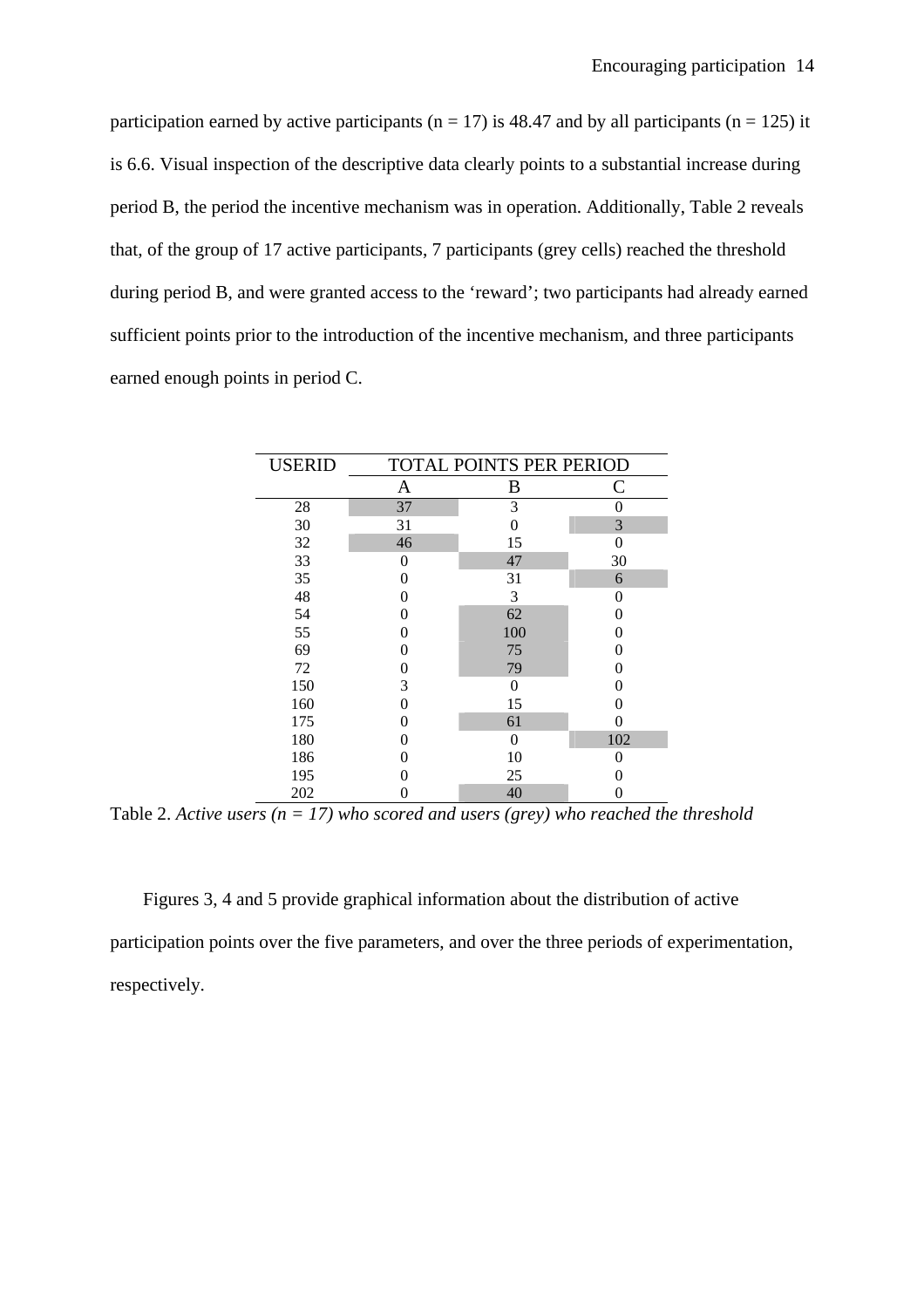

### % points per action

*Figure 3*. Distribution of total points for active participation over parameters



Points per action and period

*Figure 4*. Distribution of points for active participation per parameter and period



*Figure 5*. Distribution of individual points for active participation per period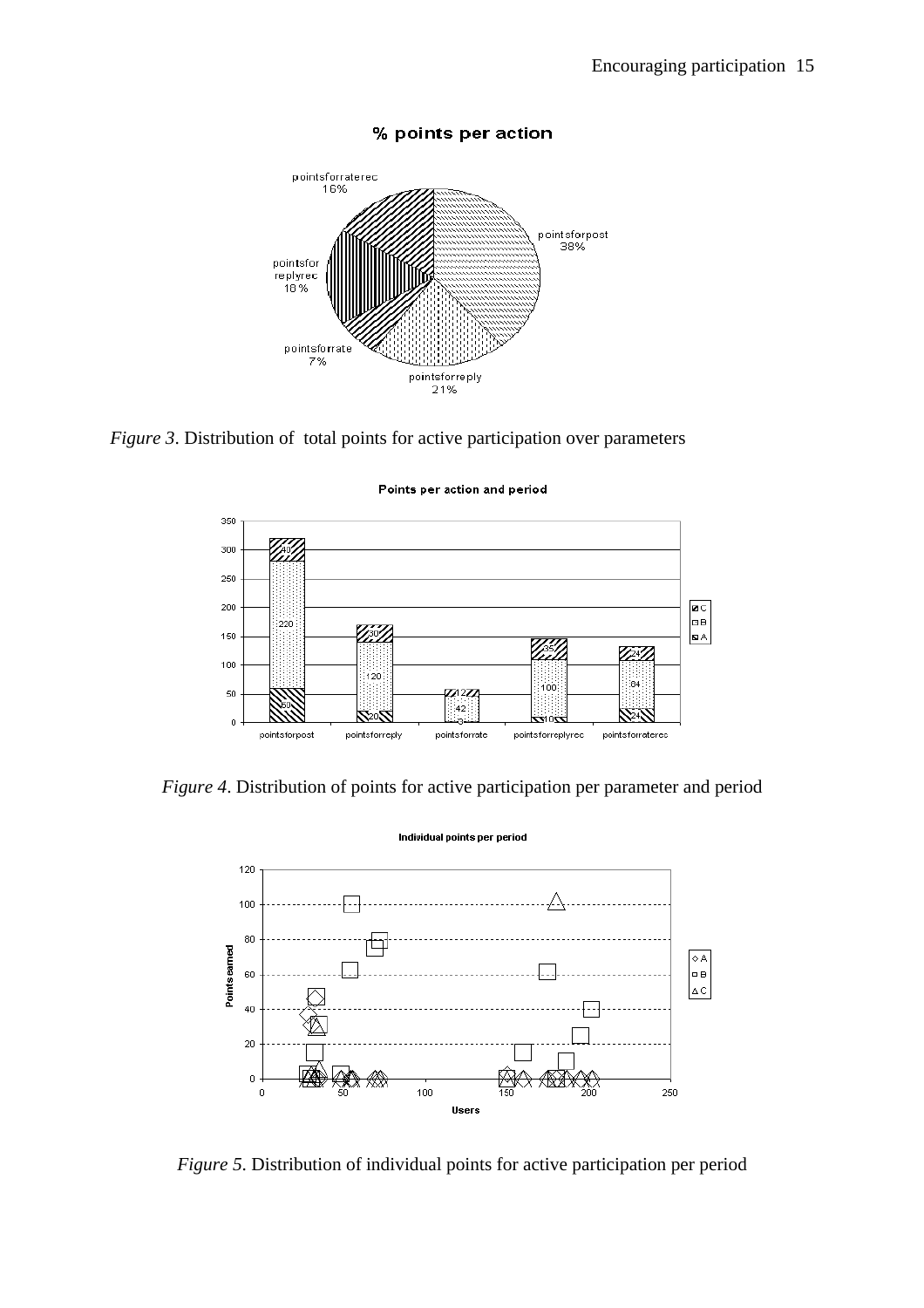Descriptive data and visual inspection of the active participation data indicate a substantial increase after introducing the incentive mechanism, but can this impression be confirmed by statistically significant differences? The main indicator for the level of active participation in the network is the average total amount of points for all participants in a certain period. The repeated measures ANOVA, using time of measurement for the three periods as a within-subjects factor, reveals that 'period' indeed is a very significant factor in explaining the average total amount of points  $(F (2, 122) = 14.17, MSE = 24,966.08, p < .001,$  $\eta_p^2$  = .104), even with the majority of participants not actively contributing. Obviously, when we include 'scoring' (either 'those who did not score' or 'those who did score') as a betweensubjects factor, (period  $*$  scoring) appears to be an even more significant factor ( $F(2, 122) =$ 31.21,  $MSE = 24,966.08, p < .001, \eta_p^2 = .204$  in the linear model.

 Paired t-test comparisons for all participants also reveal differences between periods, again even with the majority of participants not actively contributing. The differences for the total amount of points for active participation between periods A and B ( $t$  (124) = -2.34,  $p =$ .01, one-tailed) and between periods B and C ( $t$  (124) = 2.06,  $p = .02$ , one-tailed) both appear highly significant.

 Since only a relatively small portion of the participants accounted for active participation (skewed distribution of active participation points over the sample), parametrical tests may result in over conservative estimates. Therefore, we also carried out some non-parametrical tests on the differences found between related groups (same participant in periods A and B). Differences for these related groups (all with  $n = 125$ , and  $p$  one-tailed) between periods A and B on the total amount of points for active participation could be confirmed both by Friedman's median test ( $X^2 = 11.04$ ,  $p < .001$ ), and by Kendall's W ( $W = .004$ ,  $p < .001$ ). Wilcoxon's signed ranks test also revealed different medians and distributions between periods A and B ( $Z = -2.25$ ,  $p < .05$ ) and between periods B and C ( $Z = -2.58$ ,  $p < .01$ ).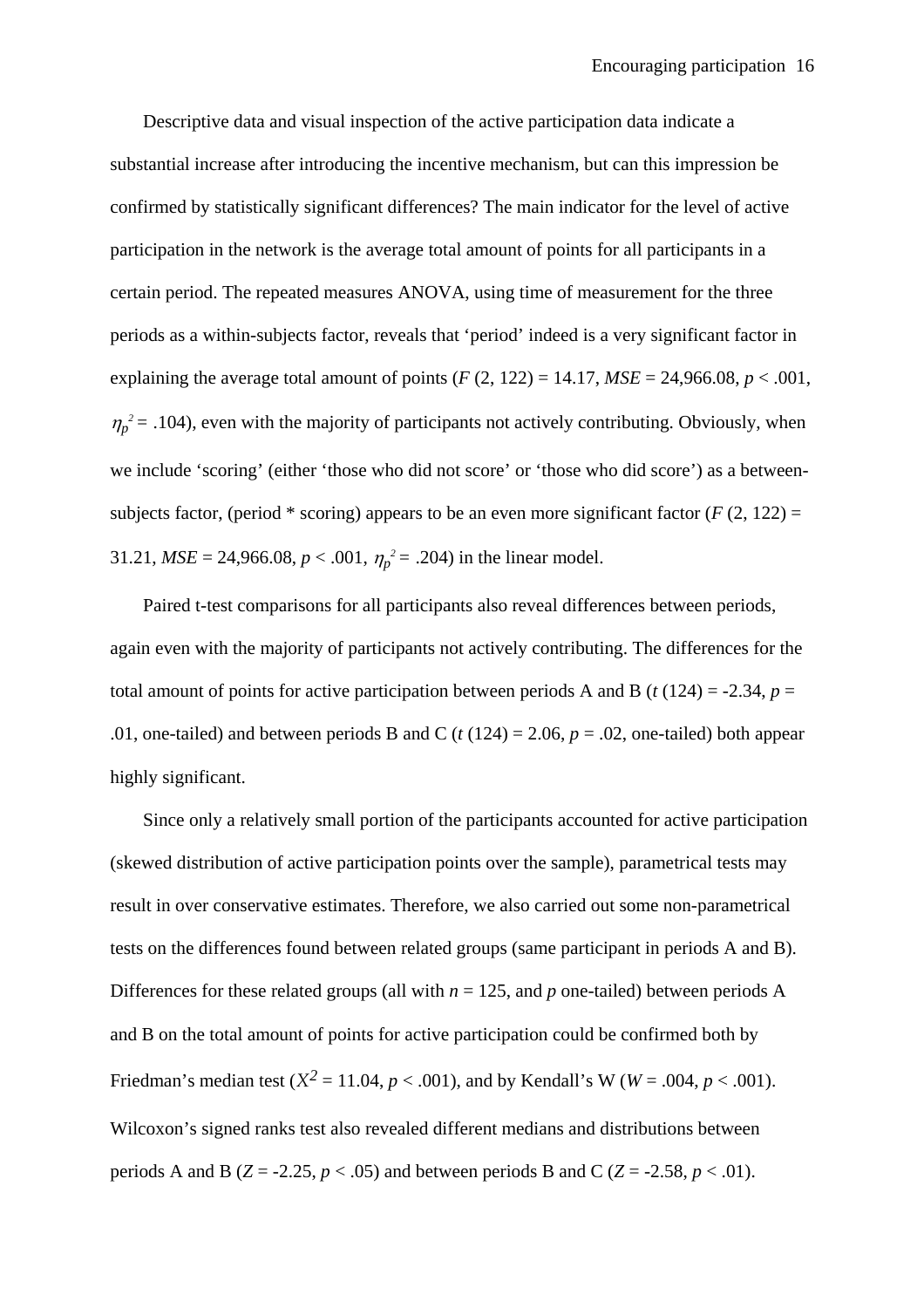### *Passive participation*

 During the three periods, passive participation by the participants was also logged, focusing on visits to Moodle functionality including assignments, courses, forums, quizzes, resources, users and to the personal scorecard*.* This kind of activity has been described as 'lurking', or using the network without making any valuable contribution to others. Figure 6 gives a graphical impression of the distribution of the total passive participation points over the three periods. Table 3 provides an overview of these page views for all periods, as well as the averages per day and per user during the periods.

 Of the 125 participants in our study, 82 visited and used the Learning Network during the experimental period. Table 3 shows period B as having twice as many visits as both other periods. A total of 3,767 'passive actions' were logged (again with a majority of 2,283 during period B). Visits are most frequent to courses (1,508) and forums (1,003), accounting for 66.66%, while visits to resources (592) and the pages representing other users (403) account for 26.41% of the overall passive participation. Average passive participation per day was 41.50 page views in period A, 95.13 in period B, and 35.65 in period C. Curiously, the average passive participation per user decreased in period C when compared to period A. While there were more passive users during period C, there was less activity per user. During period A there were fewer passive users but more activity per user.



*Figure 6.* Passive participation points per period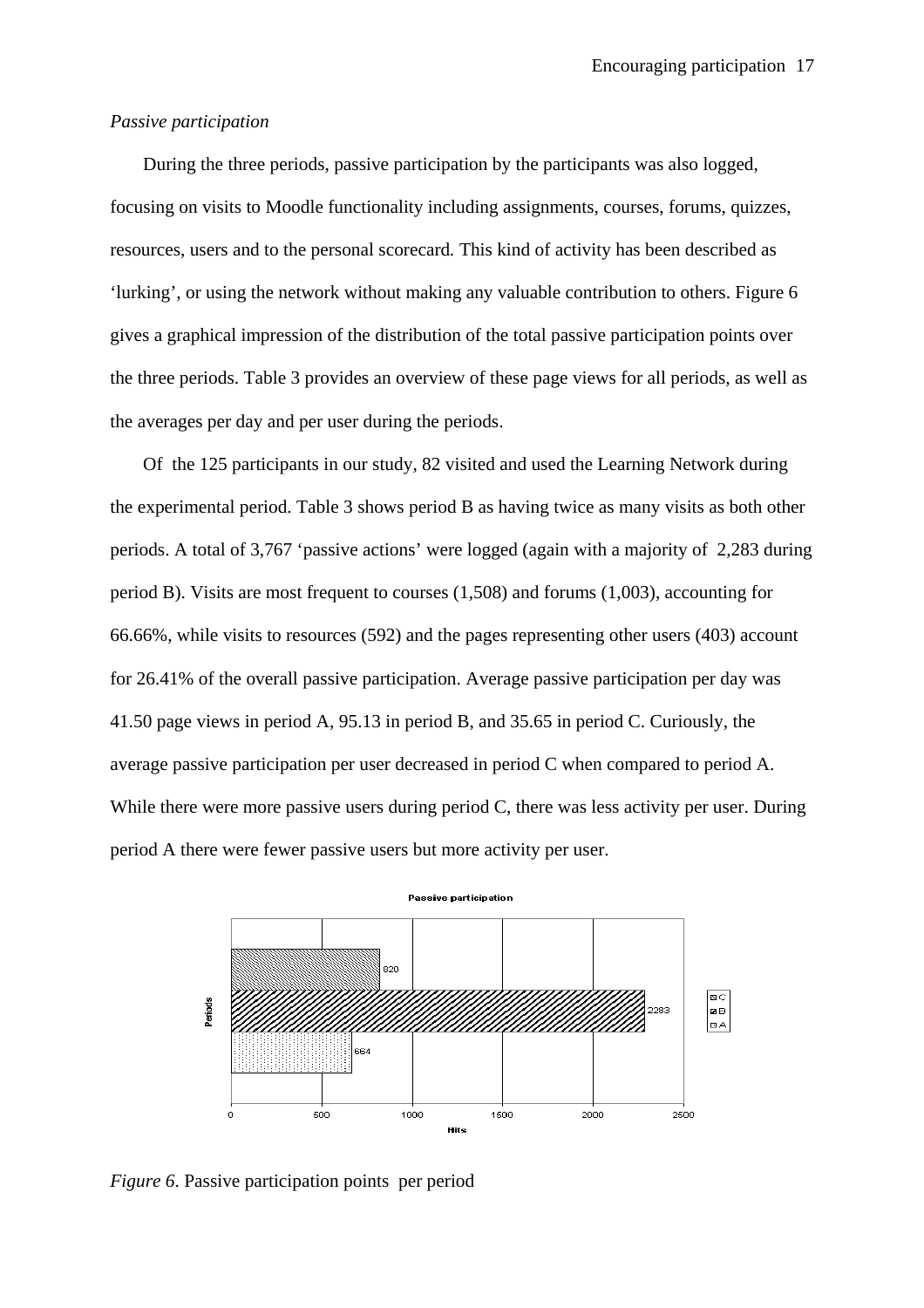| <b>Visits</b> |              | all visits | assign       | course | ${\it forum}$ | quiz | resource | user | score           |
|---------------|--------------|------------|--------------|--------|---------------|------|----------|------|-----------------|
| x period      |              |            | ment         |        |               |      |          |      | card            |
| $\mathbf{A}$  | Total        | 664        | $\mathbf{1}$ | 294    | 103           | 46   | 123      | 92   | $5\overline{)}$ |
|               | Avg / day    | 41.50      | .06          | 18.38  | 6.44          | 2.88 | 7.69     | 5.75 | .31             |
|               | Avg / user   | 5.23       | .01          | 2.3    | .81           | .36  | .97      | .72  | .04             |
| $\, {\bf B}$  | Total        | 2283       | 51           | 896    | 626           | 78   | 372      | 203  | 57              |
|               | Avg / day    | 95.13      | 2.13         | 37.33  | 26.08         | 3.25 | 15.50    | 8.46 | 2.38            |
|               | $Avg$ / user | 17.98      | .40          | 7.06   | 4.93          | .61  | 2.93     | 1.60 | .45             |
| $\mathsf C$   | Total        | 820        | $\,1\,$      | 318    | 274           | 9    | 97       | 108  | 13              |
|               | Avg / day    | 35.65      | .04          | 13.83  | 11.91         | .39  | 4.22     | 4.70 | .57             |
|               | $Avg$ / user | 6.46       | .01          | 2.50   | 2.16          | .07  | .76      | .85  | .10             |
| $A-C$         | Total        | 3767       | 53           | 1508   | 1003          | 133  | 592      | 403  | 75              |
|               | Avg / day    | 57.43      | .74          | 23.18  | 14.81         | 2.17 | 9.13     | 6.30 | 1.08            |
|               | $Avg$ / user | 9.89       | .14          | 3.96   | 2.63          | .35  | 1.55     | 1.06 | .20             |

Table 3. *Total passive participation points per period, with averages per day and per user (n = 125)*

#### **Discussion**

 In this article, we have presented the results of experimentation on stimulating active participation in a Learning Network by introducing extra access to restricted information as an incentive mechanism. We used a simple interrupted time series design with removal experimenting with the LN4LD Learning Network, taking three consecutive periods of one month to monitor our participants, with the incentive mechanism only being available during the middle period. Results show indeed that encouraging participants with an incentive mechanism increased both active and passive participation on all the measurements. More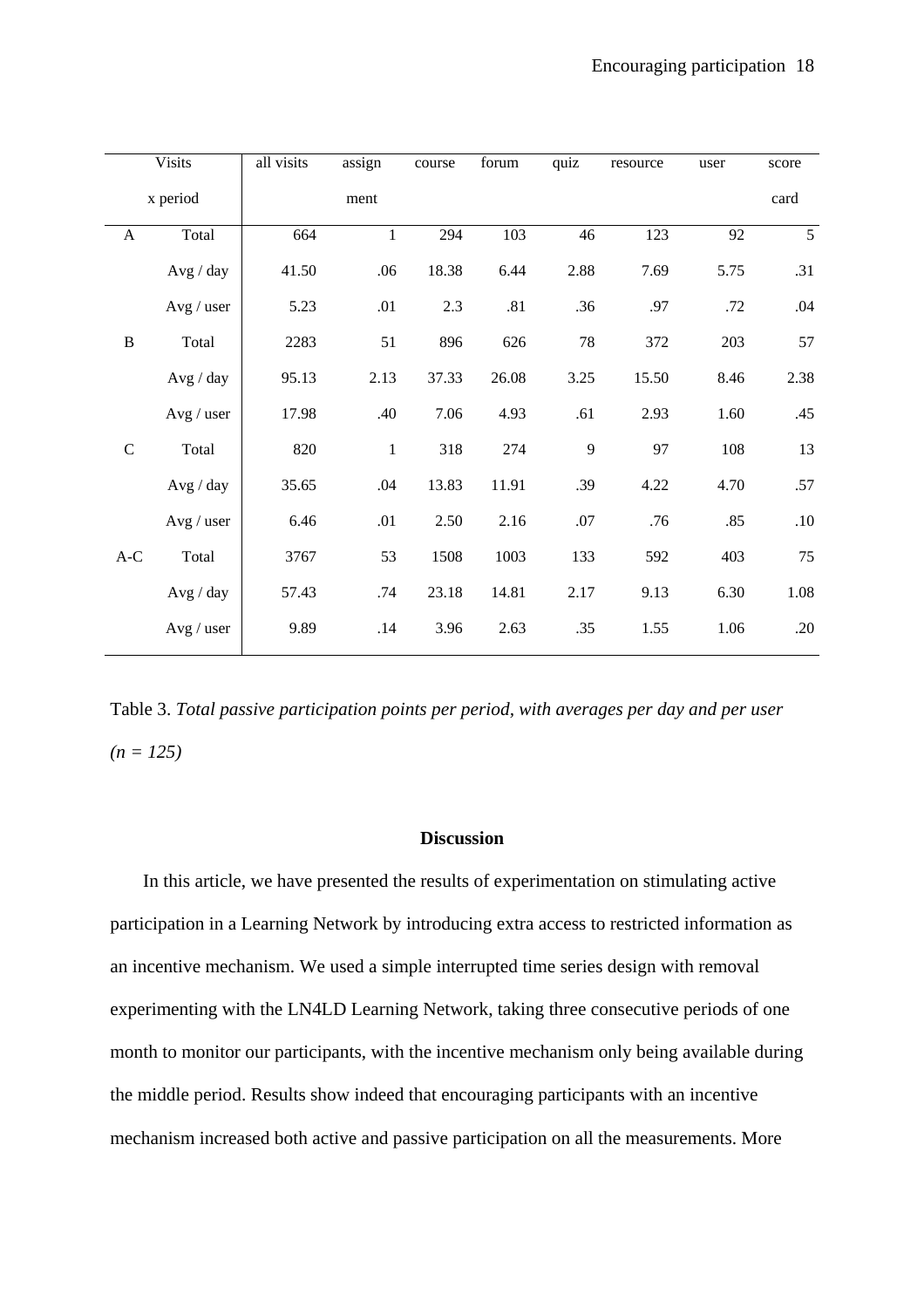participants were stimulated to contribute to the network. Participants continued to contribute after the reward was withdrawn.

 These results indicate that the choice for extra personal access as an incentive mechanism was in line with the general purpose of the Learning Network (getting more information), as indicated by Social Exchange Theory. Announcing extra access to specific information (running examples not yet available elsewhere) as a reward for participating actively triggered increases during experimentation.

 Although the results provide support for the hypothesis that incentive mechanisms encourage active participation, they do not *explain* the actual drives for participating in a Learning Network. We have not yet performed any kind of qualitative data collection on inner drives and motivation in participants that directly cause changes in behaviour (a 'glass box' approach). We have only analysed the quantitative outcomes of the intervention in the network, using a 'black box' approach. Inner drives depend on individual users and specific situations, and require qualitative techniques of investigation, e.g., by applying a diary method (Bolger, Davis, & Rafaeli, 2003) or blind interviewing techniques. The information ecological perspective (Guzdial, 1997) we adopted has proven useful in examining what happens, but has its weaknesses in explaining *why* things happen.

 Other limitations of this study relate to the relative small group size of the community, and to the specific topic of study. Since participants came to the LN4LD community of their own free will and in the absence of any form of certification, similar results might not materialise for students entering a formal learning community. Replications of this study on a larger scale and for a larger variety of topics and target group are therefore warranted. In addition, experiments including other forms of intervention (e.g. face-to-face meetings) would allow us to collect more qualitative information on drivers for participation. Such an experimental set-up within the same community is currently being created and further articles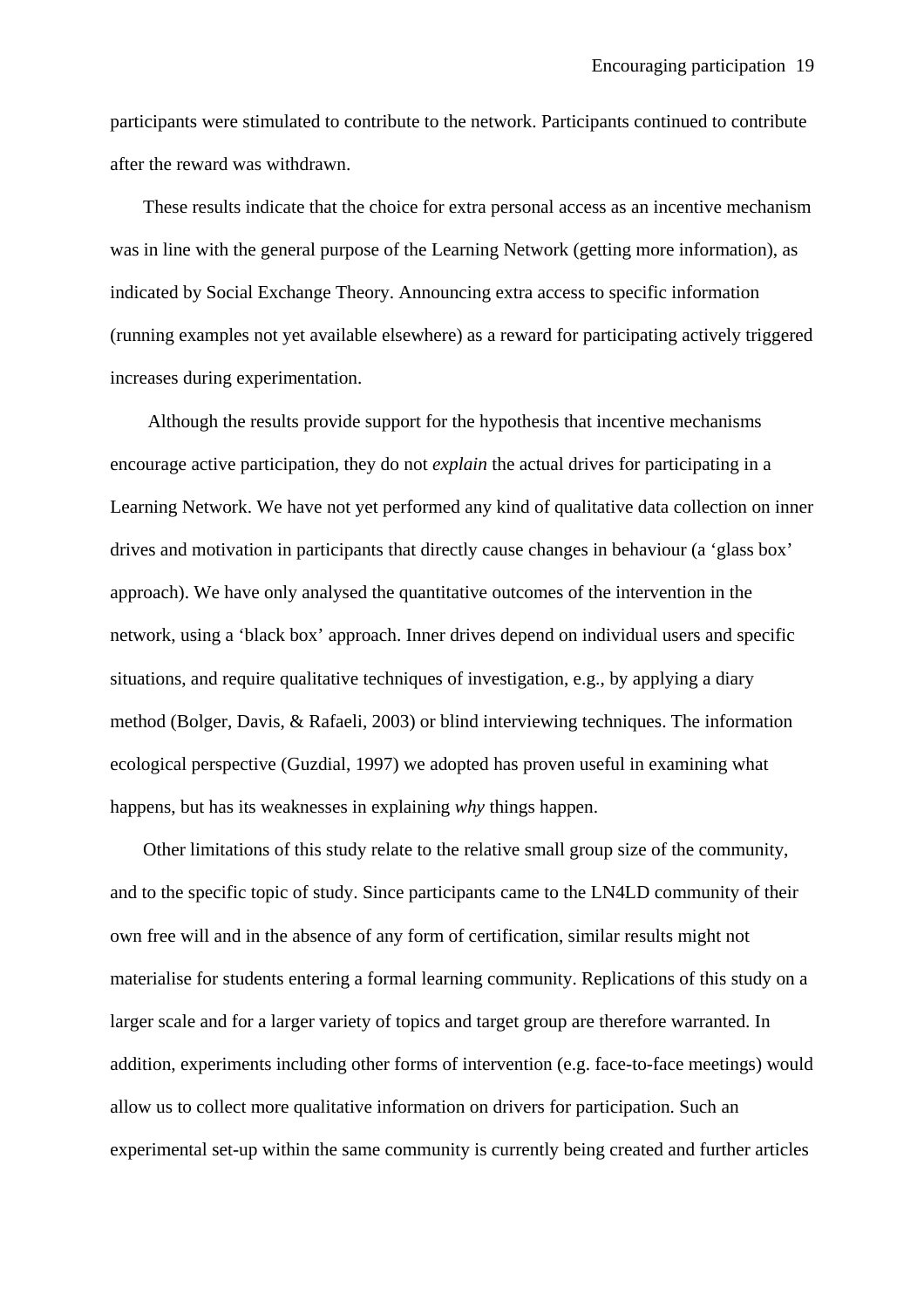will report on the comparative effectiveness of the various approaches to encouraging participation.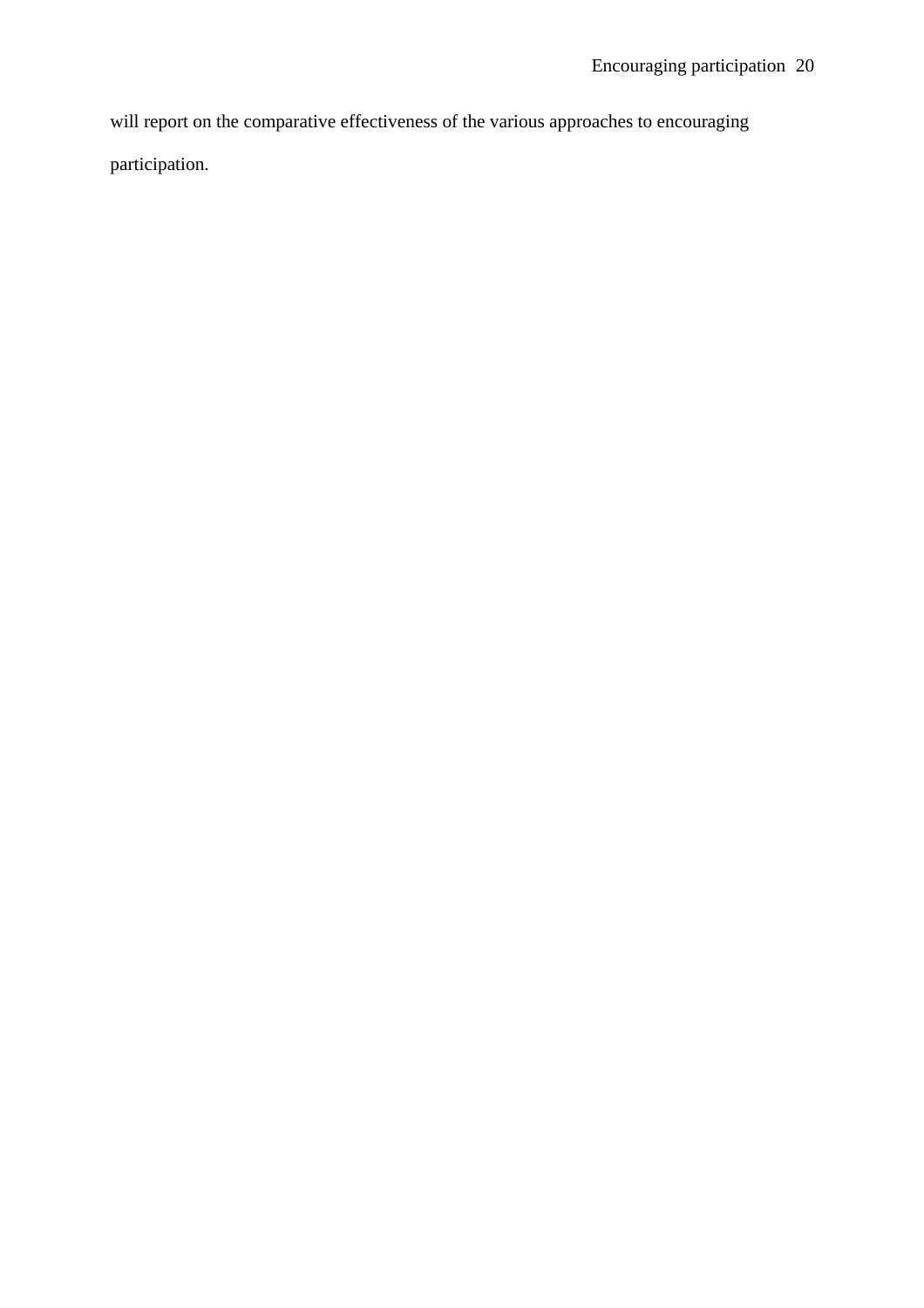#### **References**

- Boisot, M., & Griffiths, D. (1999). Possession is nine tenths of the law: managing a firm's knowledge base in a regime of weak appropriability. *International Journal of Technology Management, 17*(6), 662-676.
- Bolger, N., Davis, A., & Rafaeli, E. (2003). Diary Methods : Capturing Life as it is Lived. *Annual Review of Psychology, 54*, 579-616.
- Butler, B., Sproull, L., Kiesler, S., & Kraut, R. (2002). Community Effort in Online Groups: Who does the work and why? In S. Weisband & L. Atwater (eds.). *Leadership at a Distance*. Mahwah, NJ: Erlbaum.
- Cohen, J. (1988). *Statistical power analysis for the behavioural sciences.* Hillsdale, NJ: Lawrence Erlbaum.
- Constant, D., Kiesler, S., & Sproull, L. (1994). What is mine is ours, or is it? *Information Systems Research*, *5*(4), 400-422.
- CP (2003). IMS Content Packaging specification. Retrieved online on March 14, 2005, from: http://www.imsglobal.org/content/packaging/
- Davenport, T., & Prusak, L. (1998). *Working knowledge. How organizations manage what they know.* Cambridge, MA: Harvard Business School Press.

Deci, E.L. (1975). *Intrinsic motivation*. New York: Plenum Press.

- Deci, E.L., & Ryan, R.M. (1985). *Intrinsic motivation and Self-Determination in Human Behavior*. New York: Plenum Press.
- De Paula, R. ( 2003). Active Learning Networks : Designing for Computer Supported Social Networks in Special Education Environments. *Paper presented at the ECSCW'03 Workshop on Social Networks*, 14-18 September, 2003, Helsinki, Finland. Retrieved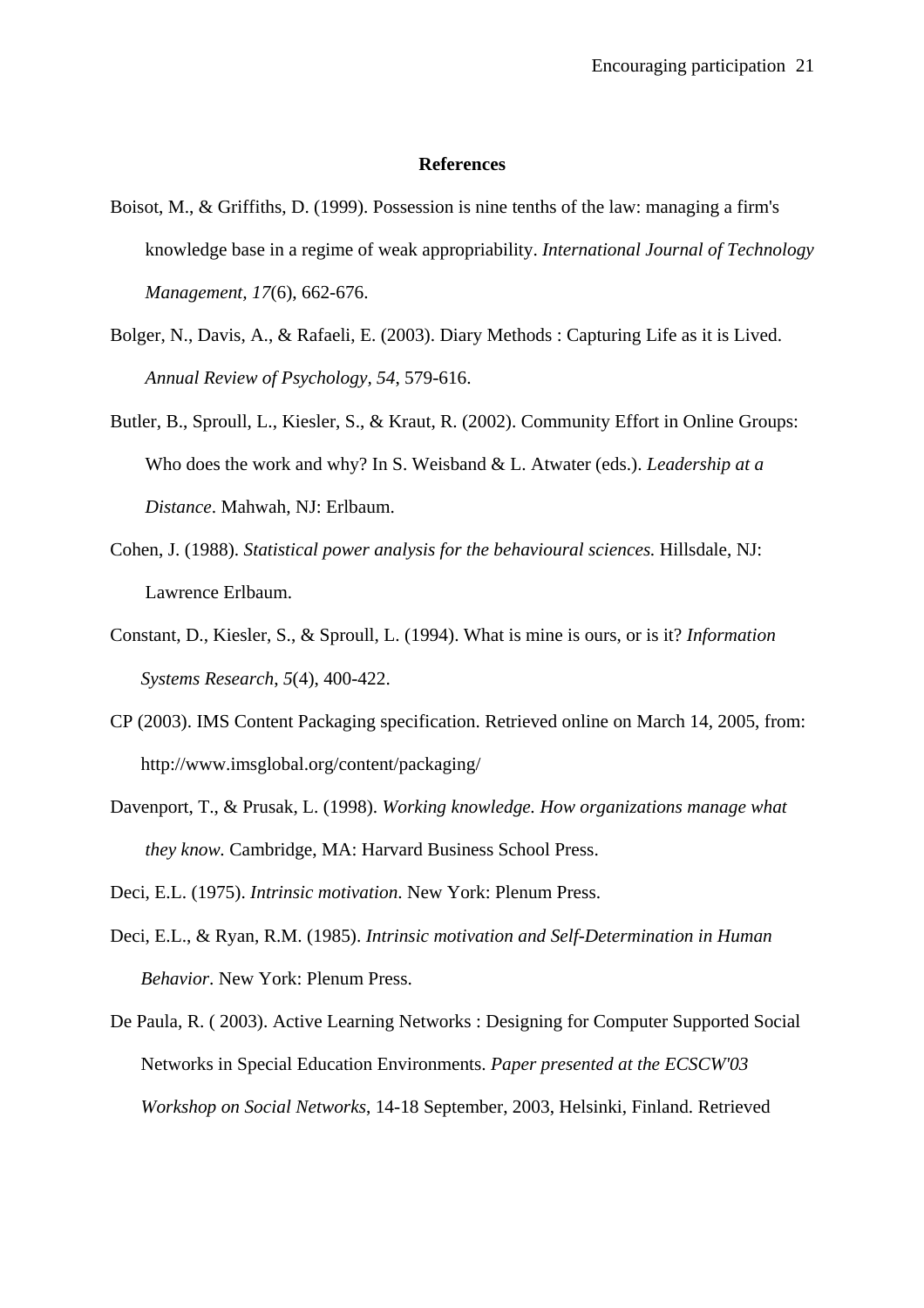online on March 14, 2005, from:

http://www.ischool.washington.edu/mcdonald/ecscw03/papers/depaula-ecscw03-ws.pdf

- De Paula, R., Fischer, G., & Ostwald, J. (2001). Courses as seeds: expectations and realities. *Paper presented at European CSCL 2001,* 22-24 March 2001, Maastricht, The Netherlands. Retrieved online on March 14, 2005, from: http://www.cs.colorado.edu/%7Egerhard/papers/ecscl2001.pdf
- Dougiamas, M. (2004). Moodle. Retrieved online on March 14, 2005, from: http://moodle.org/
- Fischer, G. (2001). Lifelong Learning and its Support with New Media. In N.J. Smelser & P. B. Baltes (Eds). *International Encyclopedia of Social and Behavioral Sciences*. Elsevier, 13, 8836-40.
- Fischer, G. & Ostwald J. (2002). Transcending the Information Given: Designing Learning Environments for Informed Participation. *Proceedings of ICCE 2002 International Conference on Computers in Education*, December 2002, Auckland, New Zealand, 378- 381.
- Guzdial, M. (1997). *Information Ecology of Collaboration in Educational Settings*. Paper presented at the CSCL '97, Toronto, Canada.
- Hall, H. (2001). Social exchanges for knowledge exchange. *Paper presented at Managing knowledge: conversations and critiques*, 10-11 April 2001. University of Leicester Management Centre.
- Hummel, H.G.K., Tattersall, C., Burgos, D., Brouns, F., Kurvers, H., & Koper, E.J.R. (in press). Facilitating participation: From the EML web site to the Learning Network for Learning Design. *Journal of Interactive Learning Environments*.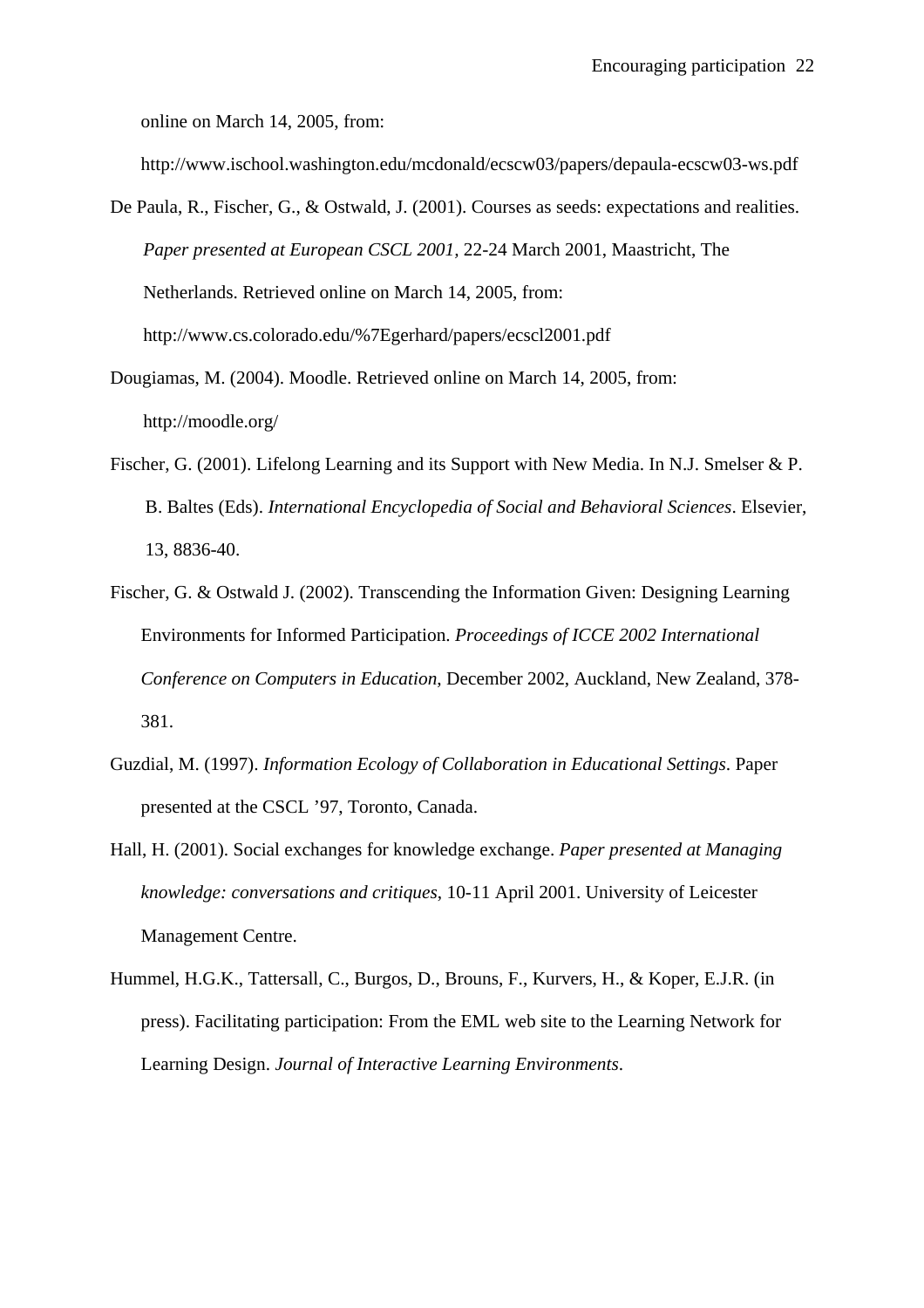- Jarvenpaa, S.L. & Staples, D.S. (2000). The Use of Collaborative Electronic Media for Information Sharing: An Exploratory Study of Determinants, *Journal of Strategic Information Systems, 9* (2-3), 129-154.
- Komorita, S.S., & Parks, C.D. (1995). Interpersonal relations: Mixed-motive interaction. *Annual Review of Psychology, 46*, 183-207.
- Koper, E. J. R., & Sloep P.B (2003) *Learning Networks: connecting people, organizations, autonomous agents and learning resources to establish the emergence of effective lifelong learning.* The Open University of the Netherlands, Heerlen.
- Koper, E. J. R., Pannekeet, K., Hendriks, M., & Hummel, H.G.K. (2004). Building Communities for the Exchange of Learning Objects: Theoretical foundations and requirements. *ALT-J Research in Learning Technology (12)*1, 21-35.
- Koper, E. J. R., Giesbers, B., Van Rosmalen, P., Sloep, P.B., Van Bruggen, J., & Tattersall, C. (in press). A Design Model for Lifelong Learning Networks Interactive Learning Environments*. Journal of Interactive Learning Environments.*
- LD (2003). *IMS learning design specification.* Retrieved online on March 14, 2005, from: http://www.imsglobal.org/learningdesign/index.cfm
- Leonard, D., & Sensiper, S. (1998). The role of tacit knowledge in group innovation. *California Management Review, 40*(3), 112-132.
- Limi, A., Runyan, A., Andersen, V. (2005) Plone. Retrieved online on March 17, 2005, from: http://plone.org/
- LN4LD (2005). *Learning Network for Learning Design*. Open University of The Netherlands, OTEC. Retrieved online on March 14, 2005, from: http://moodle.learningnetworks.org/
- Lui, S.M., Lang, K.R, & Kwok, S.H. (2002). Participation Incentive mechanisms in Peer-to-Peer Subscription Systems. *Proceedings of the 35th Hawaii International Conference on System Sciences*, IEEE.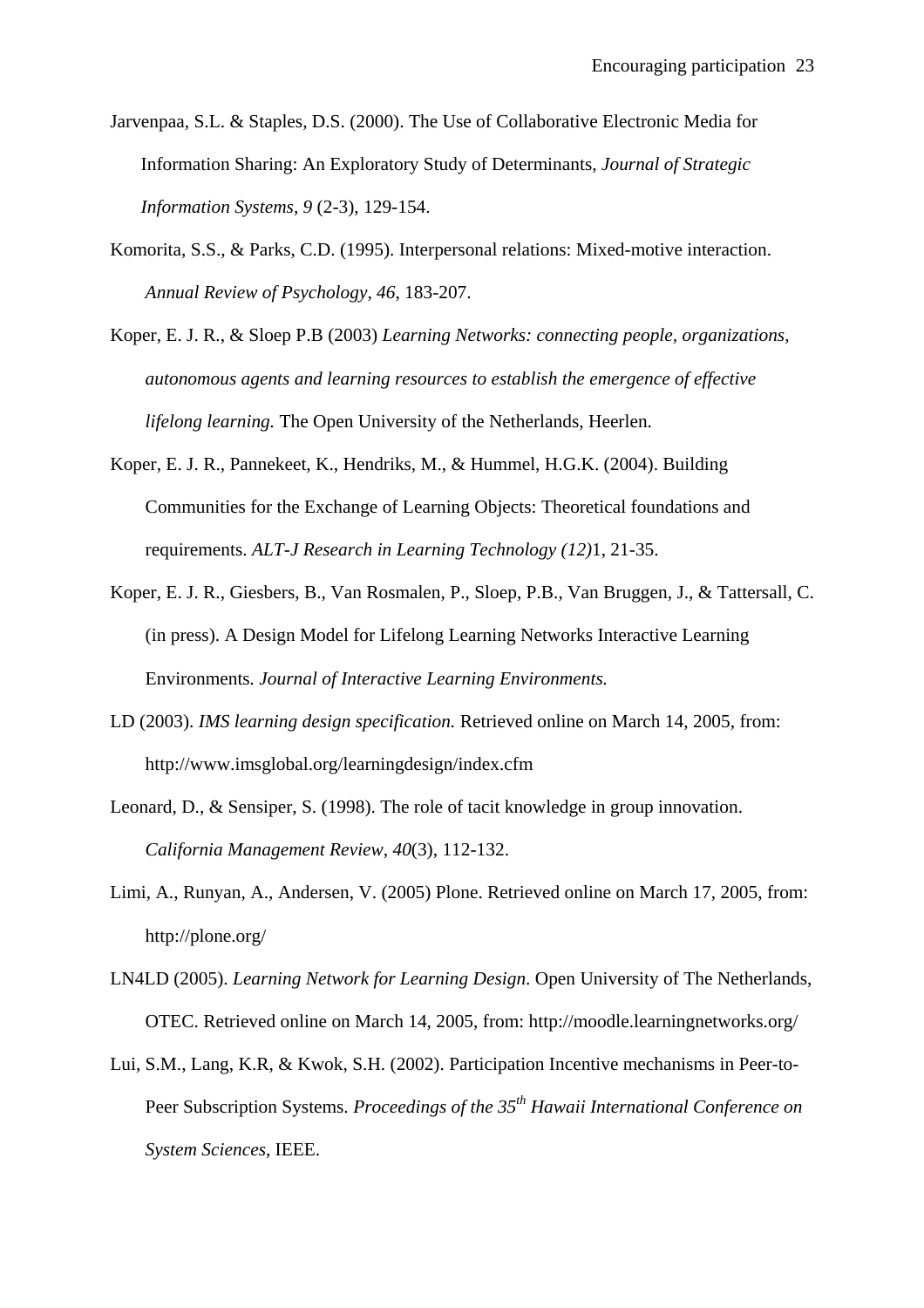- McLure Wasko, M., & Faraj, S. (2000). "It is what one does": why people participate and help others in electronic communities of practice. *Journal of Strategic Information Systems, 9*, 155-173.
- Müller, R.M., Spiliopoulou, M., & Lenz, H-J. (2001). Electronic Marketplaces of Knowledge : Characteristics and Sharing of Knowledge Assets. *Proceedings of the International Conference on Advances for Infrastructure in e-business, e-education, escience, and e-medicine (SSGRR, 2002)*. L'Aquila, Italy.
- Nonnecke, B., & Preece, J. (2001). Why lurkers lurk? *Paper presented at Americas Seventh Conference on Information Systems* (AIS, 2001). Boston, MA.
- Obreiter, P.& Nimis, J. (2003). A Taxonomy of Incentive Patterns: the Design Space of Incentives for Cooperation. *Proceedings of the 2nd International Workshop on Agents and P2P Computing (AP2PC'03)*. Melbourne, Australia.
- PHP-Nuke (2004). *PHP-Nuke 4.* Retrieved online on March 14, 2005, from: http://www.phpnuke.org/
- Prusak, L. (1999). What's up with knowledge management: a personal view. In J. Cortada & J. Woods (Eds.). *The knowledge management yearbook* (pp. 1-7). Boston: Butterworth Heinemann.
- Robson, C. (2003). *Real world research: A Resource for Social Scientists and Practitionerresearchers (Regional Surveys of the World)*. Blackwell Publishers
- Sawyer, S., Eschenfelder, K., & Hexkman, R. (2000). Knowledge markets: cooperation among distributed technical specialists. In T. Srikantaiah & M. Koenig (Eds.). *Knowledge management for the information professional* (pp. 181-204). Medford, NJ: Information Today.
- Smith, R. G., & Farquhar, A. (2000). The road ahead for knowledge management. *AI Magazine 21*(4), 17–40.